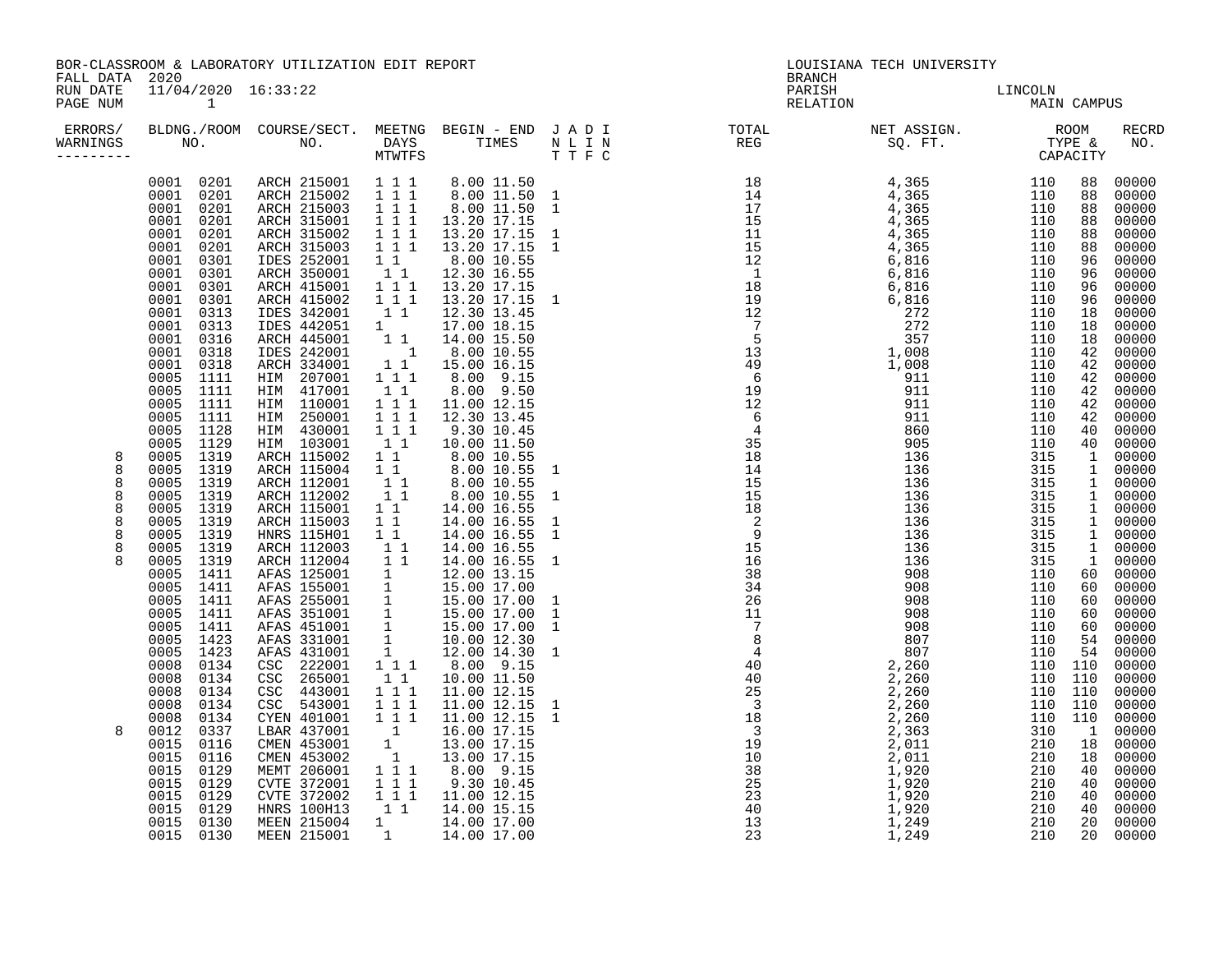| BOR-CLASSROOM & LABORATORY UTILIZATION EDIT REPORT<br>FALL DATA 2020 |                          |  |  |  |  | LOUISIANA TECH UNIVERSITY<br><b>BRANCH</b>                                                                                                                                                               |                        |  |                                                                                                                                                                                                                                                                                  |                                                                                                                                                                                                                                                                                                                                                                                                                                                                |
|----------------------------------------------------------------------|--------------------------|--|--|--|--|----------------------------------------------------------------------------------------------------------------------------------------------------------------------------------------------------------|------------------------|--|----------------------------------------------------------------------------------------------------------------------------------------------------------------------------------------------------------------------------------------------------------------------------------|----------------------------------------------------------------------------------------------------------------------------------------------------------------------------------------------------------------------------------------------------------------------------------------------------------------------------------------------------------------------------------------------------------------------------------------------------------------|
| RUN DATE<br>PAGE NUM                                                 | 11/04/2020 16:33:22<br>2 |  |  |  |  | PARISH<br>RELATION                                                                                                                                                                                       | LINCOLN<br>MAIN CAMPUS |  |                                                                                                                                                                                                                                                                                  |                                                                                                                                                                                                                                                                                                                                                                                                                                                                |
| WARNINGS                                                             |                          |  |  |  |  | ERRORS/ BLDNG./ROOM COURSE/SECT. MEETNG BEGIN – END JADI TOTAL NETASSIGN. NETASSIGN. NOOM RECRE<br>WARNINGS NO. NO. DAYS TIMES NLINKE REGN REGS SQ.FT. TYPE & NO.<br>-------- CAPACITY MTWTFS TIMES TIFC |                        |  |                                                                                                                                                                                                                                                                                  | RECRD                                                                                                                                                                                                                                                                                                                                                                                                                                                          |
|                                                                      |                          |  |  |  |  |                                                                                                                                                                                                          |                        |  | 20<br>20<br>20<br>20<br>20<br>45<br>45<br>45<br>45<br>45<br>45<br>45<br>45<br>45<br>45<br>45<br>45<br>45<br>45<br>45<br>45<br>45<br>45<br>45<br>45<br>45<br>45<br>25<br>16<br>24<br>24<br>42<br>42<br>42<br>42<br>42<br>42<br>42<br>40<br>40<br>40<br>40<br>40<br>40<br>40<br>40 | 20 00000<br>20 00000<br>00000<br>00000<br>00000<br>00000<br>00000<br>00000<br>45 00000<br>00000<br>00000<br>00000<br>00000<br>00000<br>00000<br>00000<br>00000<br>00000<br>00000<br>00000<br>00000<br>00000<br>00000<br>00000<br>00000<br>00000<br>00000<br>00000<br>00000<br>00000<br>00000<br>00000<br>00000<br>00000<br>00000<br>00000<br>00000<br>00000<br>00000<br>00000<br>00000<br>00000<br>00000<br>00000<br>00000<br>00000<br>00000<br>00000<br>00000 |
|                                                                      |                          |  |  |  |  |                                                                                                                                                                                                          |                        |  | 40                                                                                                                                                                                                                                                                               | 00000<br>40 00000                                                                                                                                                                                                                                                                                                                                                                                                                                              |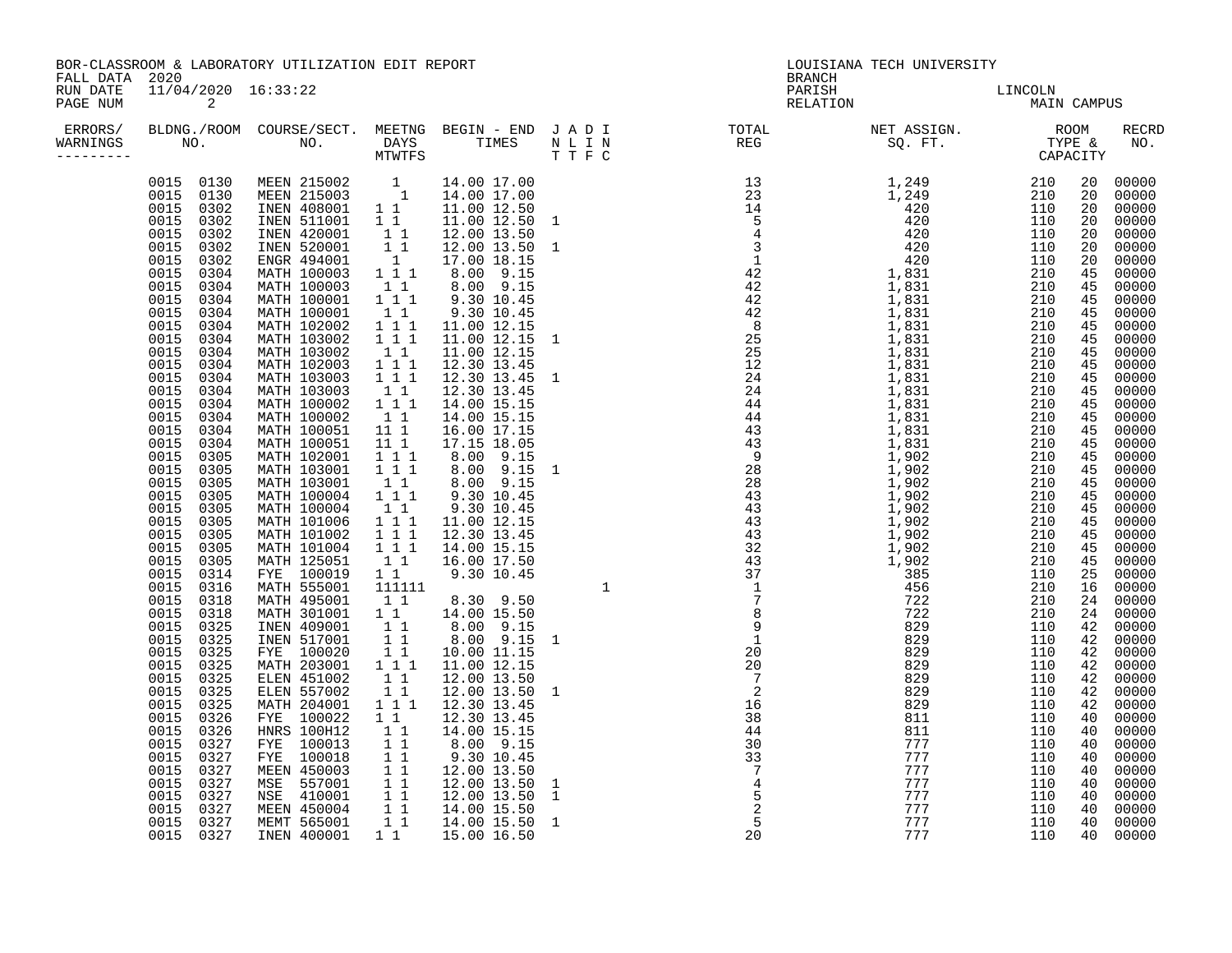| FALL DATA 2020        |                                 | BOR-CLASSROOM & LABORATORY UTILIZATION EDIT REPORT |  | LOUISIANA TECH UNIVERSITY<br><b>BRANCH</b>                                                                                                                                                                              |                                              |  |  |       |
|-----------------------|---------------------------------|----------------------------------------------------|--|-------------------------------------------------------------------------------------------------------------------------------------------------------------------------------------------------------------------------|----------------------------------------------|--|--|-------|
| RUN DATE<br>PAGE NUM  | 11/04/2020 16:33:22<br>$\sim$ 3 |                                                    |  |                                                                                                                                                                                                                         | PARISH LINCOLN<br>PARISH LINCOLN MAIN CAMPUS |  |  |       |
| WARNINGS<br>--------- |                                 |                                                    |  | ERRORS/ BLDNG./ROOM COURSE/SECT. MEETNG BEGIN – END JADI TOTAL METASSIGN. NET ASSIGN. NOOM RECRINARNINGS NO. NOOM NOOM DAYS TIMES NULLE NOOM THE SOURCH SQ. FT. TYPE & NO.<br>-------- NO. NO. MTWTFS TIMES NULLE THE C |                                              |  |  | RECRD |
|                       |                                 |                                                    |  |                                                                                                                                                                                                                         |                                              |  |  |       |
|                       |                                 |                                                    |  |                                                                                                                                                                                                                         |                                              |  |  |       |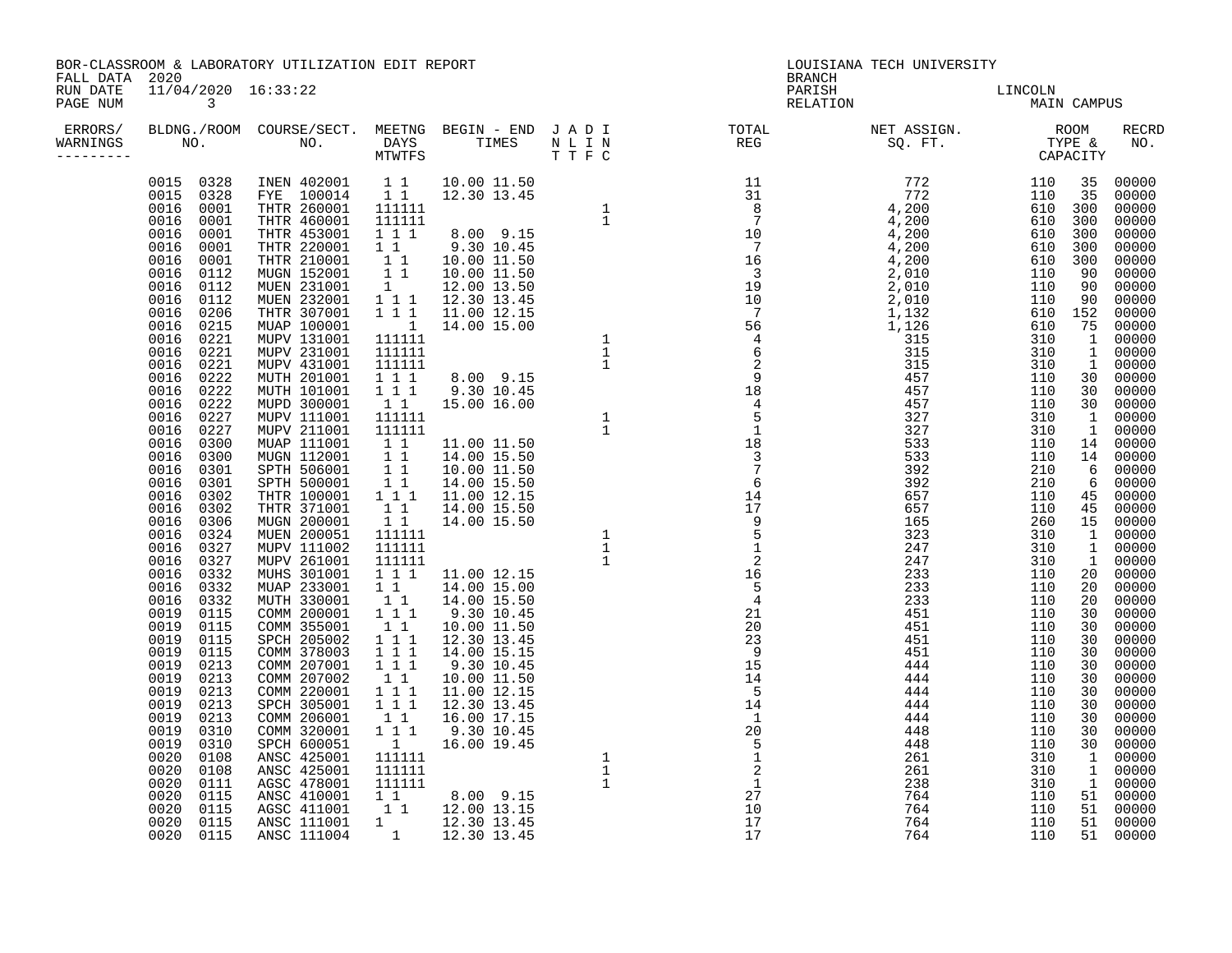| FALL DATA 2020       |                                                                                                                                                                                                                                                                                                                                                                                                                                                                                                                                           | BOR-CLASSROOM & LABORATORY UTILIZATION EDIT REPORT                                                                                                                                                                                                                                                |  | LOUISIANA TECH UNIVERSITY<br><b>BRANCH</b>                                                                                                                                                                                      |                                       |  |                                                                                                                                                                                                                                                                                                                                                                                                                                                                                                                |
|----------------------|-------------------------------------------------------------------------------------------------------------------------------------------------------------------------------------------------------------------------------------------------------------------------------------------------------------------------------------------------------------------------------------------------------------------------------------------------------------------------------------------------------------------------------------------|---------------------------------------------------------------------------------------------------------------------------------------------------------------------------------------------------------------------------------------------------------------------------------------------------|--|---------------------------------------------------------------------------------------------------------------------------------------------------------------------------------------------------------------------------------|---------------------------------------|--|----------------------------------------------------------------------------------------------------------------------------------------------------------------------------------------------------------------------------------------------------------------------------------------------------------------------------------------------------------------------------------------------------------------------------------------------------------------------------------------------------------------|
| RUN DATE<br>PAGE NUM | 11/04/2020 16:33:22<br>$\overline{4}$                                                                                                                                                                                                                                                                                                                                                                                                                                                                                                     |                                                                                                                                                                                                                                                                                                   |  |                                                                                                                                                                                                                                 | PARISH<br>PARISH DELATION MAIN CAMPUS |  |                                                                                                                                                                                                                                                                                                                                                                                                                                                                                                                |
|                      |                                                                                                                                                                                                                                                                                                                                                                                                                                                                                                                                           |                                                                                                                                                                                                                                                                                                   |  | ERRORS/ BLDNG./ROOM COURSE/SECT. MEETNG BEGIN – END JADI TOTAL NET ASSIGN.   ROOM RECRING NO.   DAYS TIMES NULIN<br>WARNINGS NO.   NO.   DAYS TIMES NULIN REG   SQ.FT.   TYPE & NO.<br>---------     CAPACITY     MTWTFS   TTFC |                                       |  | RECRD                                                                                                                                                                                                                                                                                                                                                                                                                                                                                                          |
|                      | 0020 0219<br>0020 0219<br>0025 0161<br>0025 0161<br>0025<br>0161<br>0025 0161<br>$0025$ $0161$<br>0025 0162<br>0025 0162<br>0030 0105<br>0030 0205<br>0030 0205<br>0030 0207<br>$0030$ 0207<br>0030 0207<br>0030 0207<br>0030 0220<br>0030<br>0220<br>0030 0220<br>0030 0220<br>0030 0221<br>0030 0221<br>0030 0221<br>0030 0221<br>0030 0227<br>0030 0227<br>0030 0228<br>0030 0228<br>0030 0228<br>0030 0305<br>0030<br>0305<br>0030<br>0305<br>0036 0122<br>0036 0122<br>0036 0122<br>0036 0122<br>0036 0122<br>0036 0153<br>0036 0153 | $\begin{tabular}{cccc} 0.020 & 0.115 & ANSC & 111006 & 1 & 12.30 & 13.45 \\ 0.020 & 0.203 & ENSC & 311001 & 1 & 14.00 & 17.00 \\ 0.020 & 0.205 & FYE & 100032 & 1 & 11.00 & 12.15 \\ 0.020 & 0.206 & ANSC & 212001 & 1 & 8.00 & 9.50 \\ 0.020 & 0.206 & ANSC & 111002 & 1 & 9.30 & 10.45 \\ 0.02$ |  |                                                                                                                                                                                                                                 |                                       |  | 51 00000<br>24 00000<br>00000<br>00000<br>00000<br>47 00000<br>00000<br>00000<br>00000<br>56 00000<br>00000<br>00000<br>00000<br>56 00000<br>00000<br>00000<br>00000<br>00000<br>00000<br>00000<br>00000<br>00000<br>00000<br>00000<br>50 00000<br>00000<br>00000<br>50 00000<br>00000<br>00000<br>00000<br>00000<br>00000<br>00000<br>00000<br>00000<br>00000<br>00000<br>00000<br>40 00000<br>40 00000<br>00000<br>00000<br>00000<br>00000<br>46 00000<br>00000<br>00000<br>46 00000<br>51 00000<br>51 00000 |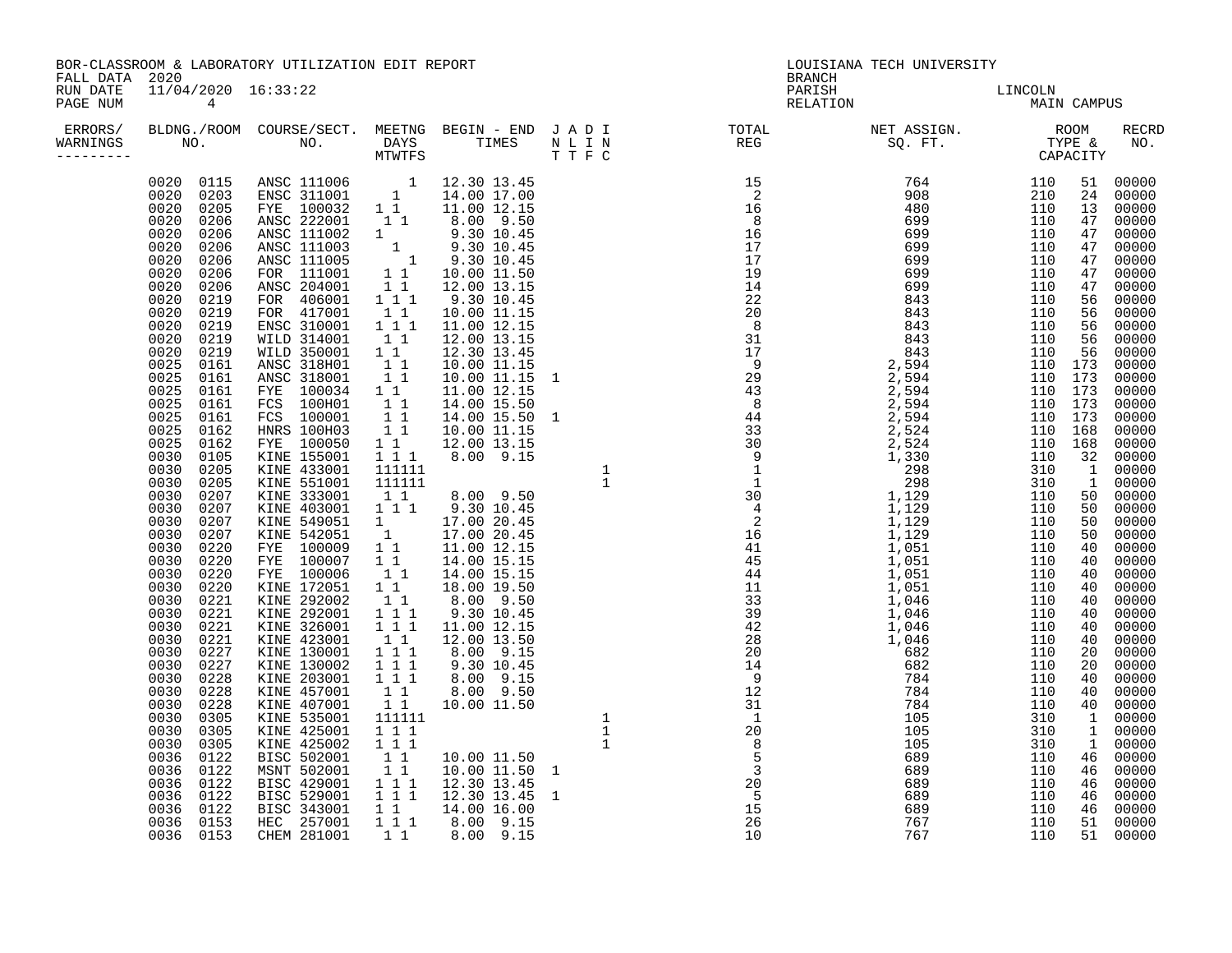|                                  |                                              | BOR-CLASSROOM & LABORATORY UTILIZATION EDIT REPORT |  | LOUISIANA TECH UNIVERSITY<br><b>BRANCH</b>                                                                                                             |                        |  |  |       |
|----------------------------------|----------------------------------------------|----------------------------------------------------|--|--------------------------------------------------------------------------------------------------------------------------------------------------------|------------------------|--|--|-------|
| FALL DATA 2020<br>PAGE NUM       | RUN DATE   11/04/2020   16:33:22<br>$\sim$ 5 |                                                    |  | PARISH<br>RELATION                                                                                                                                     | LINCOLN<br>MAIN CAMPUS |  |  |       |
| ERRORS/<br>WARNINGS<br>--------- |                                              |                                                    |  | BLDNG./ROOM COURSE/SECT. MEETNG BEGIN – END JADI TOTAL MET ASSIGN. NET ASSIGN. RECRE<br>NO. NO. DAYS TIMES NLIN REG SQ.FT. TYPE & NO.<br>TTFC CAPACITY |                        |  |  | RECRD |
| 8                                |                                              |                                                    |  |                                                                                                                                                        |                        |  |  |       |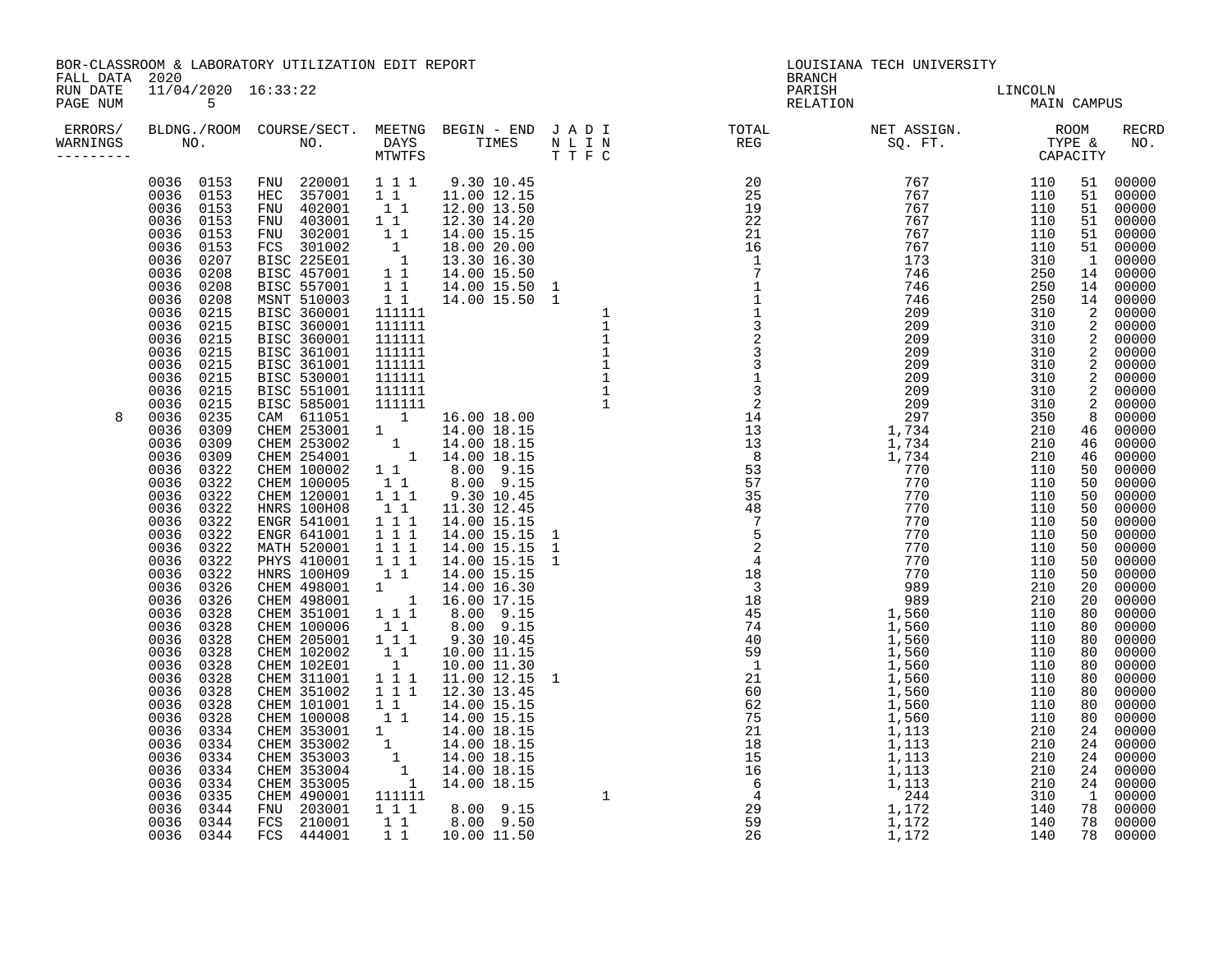| FALL DATA 2020                   |                                                                                                                                                                                                                                                                                                                                                                                                                                                                                                       | BOR-CLASSROOM & LABORATORY UTILIZATION EDIT REPORT                                                                                                                                                                                                                                                                                                                                                                                                            |  | LOUISIANA TECH UNIVERSITY<br><b>BRANCH</b> |  |                                     |  |  |  |
|----------------------------------|-------------------------------------------------------------------------------------------------------------------------------------------------------------------------------------------------------------------------------------------------------------------------------------------------------------------------------------------------------------------------------------------------------------------------------------------------------------------------------------------------------|---------------------------------------------------------------------------------------------------------------------------------------------------------------------------------------------------------------------------------------------------------------------------------------------------------------------------------------------------------------------------------------------------------------------------------------------------------------|--|--------------------------------------------|--|-------------------------------------|--|--|--|
| RUN DATE<br>PAGE NUM             | 11/04/2020 16:33:22<br>$6\overline{6}$                                                                                                                                                                                                                                                                                                                                                                                                                                                                |                                                                                                                                                                                                                                                                                                                                                                                                                                                               |  |                                            |  | PARISH RELATION LINCOLN MAIN CAMPUS |  |  |  |
| ERRORS/<br>WARNINGS<br>--------- |                                                                                                                                                                                                                                                                                                                                                                                                                                                                                                       |                                                                                                                                                                                                                                                                                                                                                                                                                                                               |  |                                            |  |                                     |  |  |  |
| 9<br>9                           | 0036 0344<br>0036 0347<br>0036 0347<br>0036 0347<br>0036 0347<br>0042 0127<br>0042 0130<br>0042 0135<br>0042 0135<br>$0042$ 0135<br>0042 0135<br>0042 0135<br>0042 0135<br>0042 0135<br>0042 0135<br>0042 0135<br>$0042$ 0135<br>0042 0135<br>0042<br>0042<br>0042 0135<br>0042 0135<br>0042 0201<br>0042 0201<br>0042 0202<br>0042 0205<br>0042 0205<br>0042<br>0042<br>0042<br>0042 0206<br>0042 0206<br>0042<br>0042 0207<br>0042 0215<br>0042 0215<br>$0042$ $0218$<br>0042 0218<br>$0052$ $0109$ | $\begin{array}{cccccc} 0036 & 0344 & FNU & 414001 & 1 & 1 & 11.00 & 12.15 \\ 0036 & 0344 & FCS & 435001 & 1 & 1 & 12.00 & 13.50 \end{array}$<br>$\begin{array}{cccccc} 0036 & 0347 & \text{FYE} & 100031 & 11 & 12.00 & 13.15 \\ 0036 & 0347 & \text{FCS} & 395002 & 1 & 14.00 & 15.15 \\ 0036 & 0347 & \text{FCS} & 395001 & 1 & 14.00 & 16.15 \\ 0036 & 0349 & \text{FMRS} & 429001 & 1 & 1 & 8.00 & 9.15 \\ 0036 & 0349 & \text{FMRS} & 219001 & 1 & 1 & $ |  |                                            |  |                                     |  |  |  |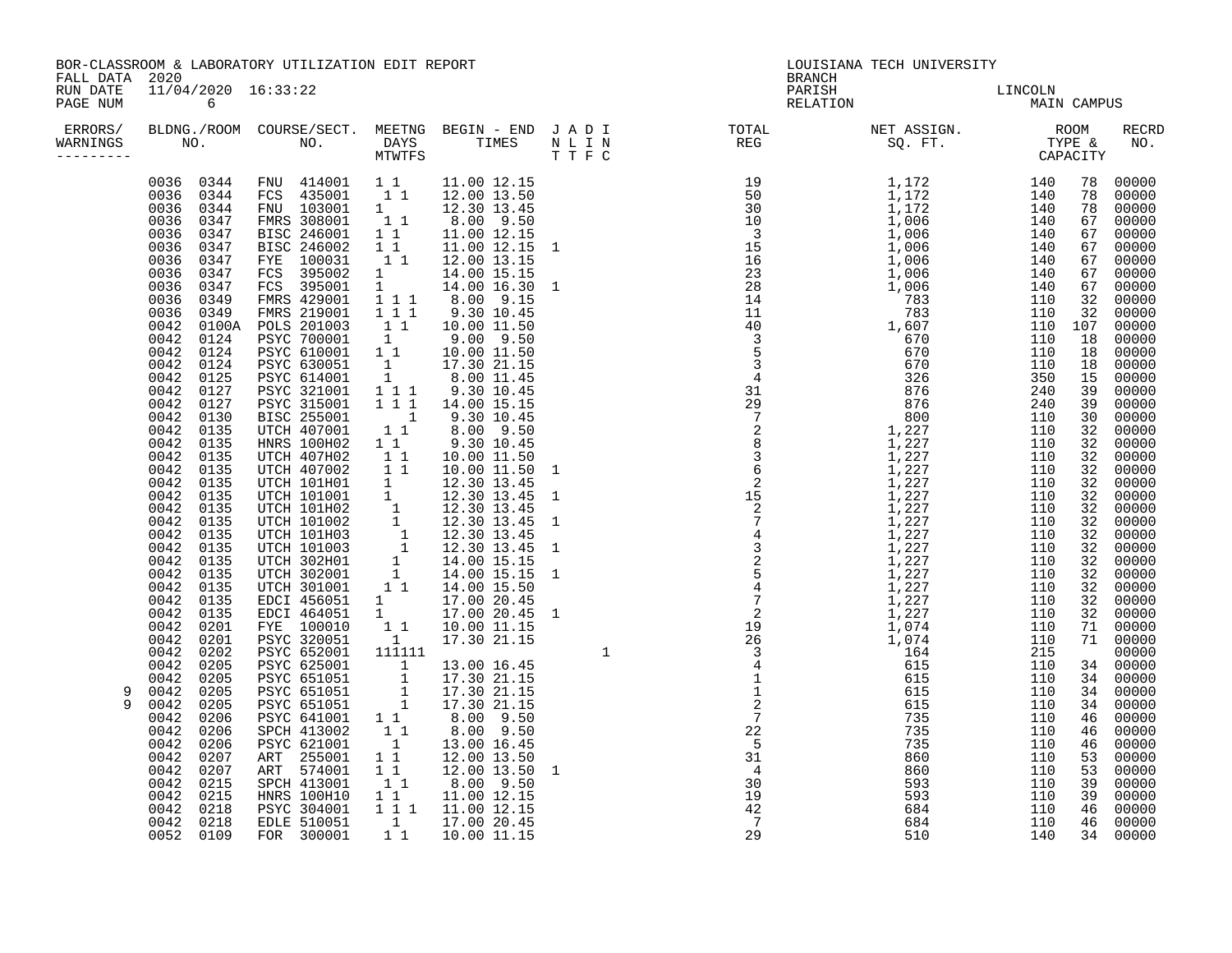| FALL DATA 2020                  |                                       | BOR-CLASSROOM & LABORATORY UTILIZATION EDIT REPORT |  | LOUISIANA TECH UNIVERSITY<br><b>BRANCH</b>                                                                                                                                      |                        |  |  |                                                                                                                                                                                                                                                                                                                                                                                                                                                                                                       |
|---------------------------------|---------------------------------------|----------------------------------------------------|--|---------------------------------------------------------------------------------------------------------------------------------------------------------------------------------|------------------------|--|--|-------------------------------------------------------------------------------------------------------------------------------------------------------------------------------------------------------------------------------------------------------------------------------------------------------------------------------------------------------------------------------------------------------------------------------------------------------------------------------------------------------|
| RUN DATE<br>PAGE NUM            | 11/04/2020 16:33:22<br>$\overline{7}$ |                                                    |  | PARISH<br>RELATION                                                                                                                                                              | LINCOLN<br>MAIN CAMPUS |  |  |                                                                                                                                                                                                                                                                                                                                                                                                                                                                                                       |
| ERRORS/<br>WARNINGS<br>-------- |                                       |                                                    |  | BLDNG./ROOM COURSE/SECT. MEETNG BEGIN-END JADI TOTAL NET ASSIGN.     ROOM RECRD<br>NO.     NO.   DAYS   TIMES  NLIN     REG       SQ.FT.     TYPE & NO.<br>MTWTFS         TTF C |                        |  |  |                                                                                                                                                                                                                                                                                                                                                                                                                                                                                                       |
|                                 |                                       |                                                    |  |                                                                                                                                                                                 |                        |  |  | 55 00000<br>55 00000<br>00000<br>00000<br>00000<br>00000<br>00000<br>00000<br>00000<br>00000<br>00000<br>00000<br>00000<br>18 00000<br>00000<br>00000<br>00000<br>00000<br>00000<br>18 00000<br>00000<br>00000<br>00000<br>00000<br>00000<br>00000<br>16 00000<br>21 00000<br>21 00000<br>00000<br>00000<br>00000<br>00000<br>00000<br>00000<br>00000<br>00000<br>00000<br>00000<br>00000<br>00000<br>00000<br>00000<br>00000<br>00000<br>00000<br>00000<br>00000<br>40 00000<br>40 00000<br>40 00000 |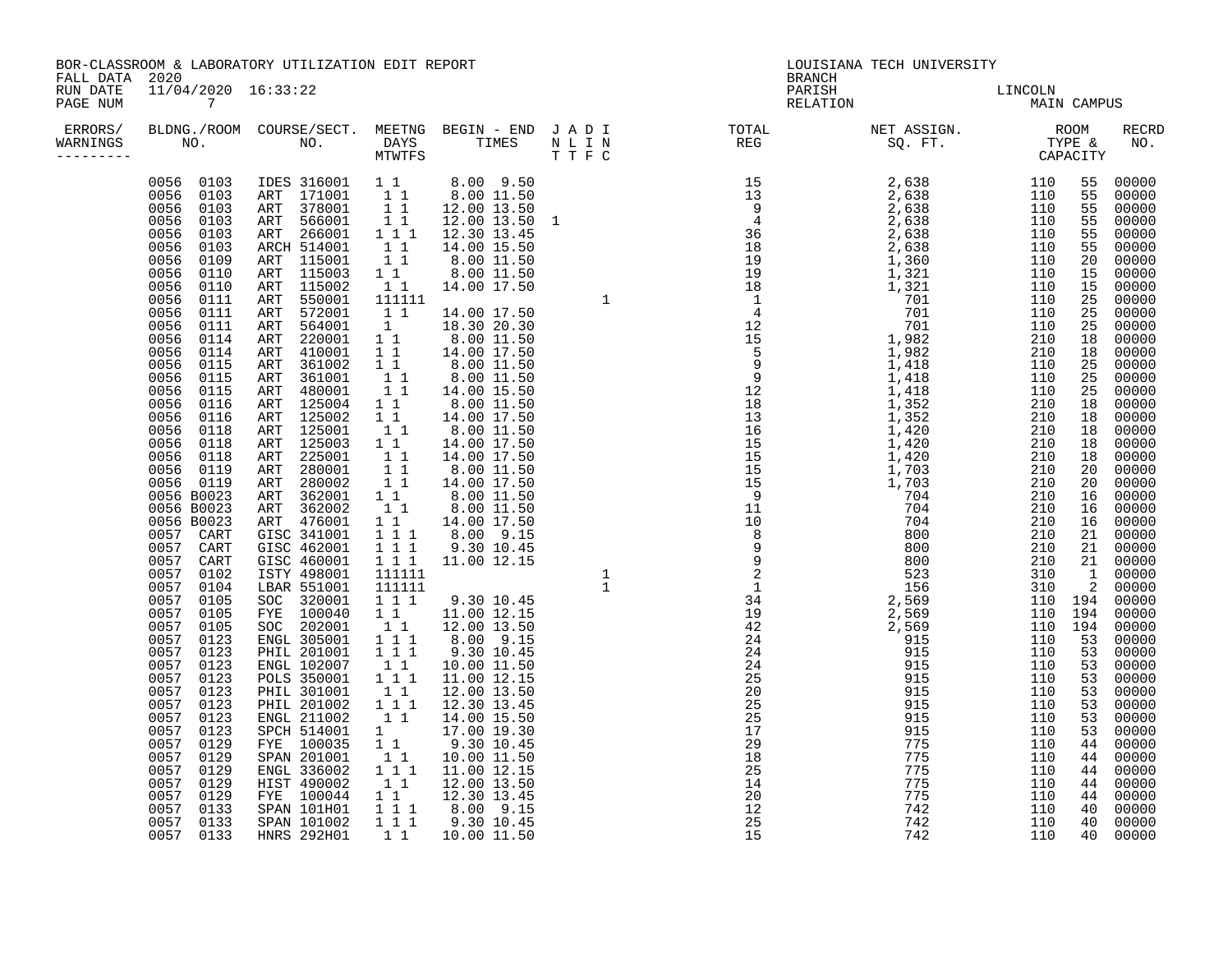| FALL DATA 2020                   |                                                                                                                                                                                                                                                                                                                                                                                                                            | BOR-CLASSROOM & LABORATORY UTILIZATION EDIT REPORT                                                                                                                                                                                                                                                                                                                                                                                                                                                                                                                                                                                                                                                                                                                                                                                                                                                                                                                                                                                                                                                                  |                                                                                                                                                                                                                                                                                                                                                                                                                                                                                                                                                                                                                                                             | LOUISIANA TECH UNIVERSITY<br><b>BRANCH</b>                                                                                                                                                                                                                                      |                        |  |  |              |
|----------------------------------|----------------------------------------------------------------------------------------------------------------------------------------------------------------------------------------------------------------------------------------------------------------------------------------------------------------------------------------------------------------------------------------------------------------------------|---------------------------------------------------------------------------------------------------------------------------------------------------------------------------------------------------------------------------------------------------------------------------------------------------------------------------------------------------------------------------------------------------------------------------------------------------------------------------------------------------------------------------------------------------------------------------------------------------------------------------------------------------------------------------------------------------------------------------------------------------------------------------------------------------------------------------------------------------------------------------------------------------------------------------------------------------------------------------------------------------------------------------------------------------------------------------------------------------------------------|-------------------------------------------------------------------------------------------------------------------------------------------------------------------------------------------------------------------------------------------------------------------------------------------------------------------------------------------------------------------------------------------------------------------------------------------------------------------------------------------------------------------------------------------------------------------------------------------------------------------------------------------------------------|---------------------------------------------------------------------------------------------------------------------------------------------------------------------------------------------------------------------------------------------------------------------------------|------------------------|--|--|--------------|
| RUN DATE<br>PAGE NUM             | 11/04/2020 16:33:22<br>8 <sup>8</sup>                                                                                                                                                                                                                                                                                                                                                                                      |                                                                                                                                                                                                                                                                                                                                                                                                                                                                                                                                                                                                                                                                                                                                                                                                                                                                                                                                                                                                                                                                                                                     |                                                                                                                                                                                                                                                                                                                                                                                                                                                                                                                                                                                                                                                             | PARISH<br>RELATION                                                                                                                                                                                                                                                              | LINCOLN<br>MAIN CAMPUS |  |  |              |
| ERRORS/<br>WARNINGS<br>--------- |                                                                                                                                                                                                                                                                                                                                                                                                                            |                                                                                                                                                                                                                                                                                                                                                                                                                                                                                                                                                                                                                                                                                                                                                                                                                                                                                                                                                                                                                                                                                                                     |                                                                                                                                                                                                                                                                                                                                                                                                                                                                                                                                                                                                                                                             |                                                                                                                                                                                                                                                                                 |                        |  |  | <b>RECRD</b> |
| 8                                | 0057<br>0135<br>0057<br>0135<br>0057 0135<br>0057 0135<br>0057 0165<br>0057 0165<br>0057 0165<br>0057 0165<br>0057 0165<br>0057 0165<br>0057 0165<br>0057 0165<br>0057<br>0165<br>0057 0165<br>0057 0165<br>0057 0165<br>0057 0201<br>0057<br>0203<br>0057 0203<br>0057 0203<br>0057<br>0203<br>0205<br>0057<br>0057<br>0205<br>0057 0213<br>0057 0213<br>0057 0213<br>0057<br>0215<br>0057 0219<br>0057 0219<br>0057 0223 | 0057 0133 POLS 325001 1 1 12.00 13.50<br>0057 0133 HNRS 201H01 1 1 1 14.00 15.15<br>0057 0133 HIST 490001 1 1 14.00 15.50<br>0057 0135 HIST 490001 1 1 14.00 15.50<br>ENGL 336001 1 1 9.30 10.45<br>ENGL 102012 1 1 12.00 13.50<br>ENGL 101007 1 1 1 12.30 13.45<br>ENGL 101007 1 1 1 12.30 13.45<br>ENGL 102003 1 1 14.00 15.50<br>SPCH 500001 1 8.00 9.50<br>COMM 378001 1 8.00 9.50<br>SPCH 654001 1 8.00 11.50<br>SPCH 513001 1 1 10.00 11.50<br>COMM 104001 1 1 10.00 11.50<br>SPCH 519001 1 12.00 13.00<br>C<br>COMM 207003<br>COMM 225001<br>SPCH 522001<br>COMM 202001<br>COMM 102001<br>SPCH 562051<br>SPAN 202001<br>ENGL 105001<br>SPAN 450001<br>SPAN 102001<br>SPAN 102002<br>HNRS 303H01<br>ENGL 363002<br>$\begin{tabular}{cccc} 0.057 & 0.205 & 50002 & 0.111 & 0.30 & 0.45 \\ 0.057 & 0.205 & 0.8002 & 1 & 1 & 1 & 9.30 & 10.45 \\ 0.057 & 0.209 & 0.051 & 363001 & 1 & 1 & 1 & 9.30 & 10.45 \\ 0.057 & 0.209 & 0.051 & 303001 & 1 & 1 & 9.30 & 10.45 \\ 0.057 & 0.209 & 0.051 & 303006 &$<br>HNRS 104H01<br>HNRS 104H02<br>HNRS 100H01<br>SPAN 301001<br>ENGL 102011<br>FYE 100053<br>ENGL 307001 | $1\overline{1}$ $12.30\overline{1}3.45$<br>1 $13.00\overline{1}4.00$<br>$\begin{array}{ccc} 1 & 1 & 14.00 & 15.50 \\ 1 & 1 & 14.00 & 15.50 \end{array}$<br>$\begin{array}{rrrr} 1 & 16.00 & 19.45 \\ 1 & 8.00 & 9.50 \\ 1 & 1 & 8.00 & 9.15 \end{array}$<br>$\begin{array}{rrrr} 1 & 1 & 8.00 & 9.50 \ 1 & 1 & 1 & 9.30 & 10.45 \ 1 & 1 & 1 & 11.00 & 12.15 \ 1 & 1 & 1 & 8.00 & 9.15 \ 1 & 1 & 1 & 9.30 & 10.45 \ \hline \end{array}$<br>$\begin{array}{rrrr} 1 & 1 & 12.00 & 13.50 \\ 1 & 1 & 1 & 12.30 & 13.45 \end{array}$<br>$\begin{array}{cccc} 1&1&1&2.30&15.15\ 1&1&1&12.30&13.45\ 1&1&10.00&11.50\ 1&1&14.00&15.15\ 1&1&10.00&11.50\ \end{array}$ | $\begin{smallmatrix} 17.1 & 0.1 & 0.1 & 0.00 & 0.00 & 0.00 & 0.00 & 0.00 & 0.00 & 0.00 & 0.00 & 0.00 & 0.00 & 0.00 & 0.00 & 0.00 & 0.00 & 0.00 & 0.00 & 0.00 & 0.00 & 0.00 & 0.00 & 0.00 & 0.00 & 0.00 & 0.00 & 0.00 & 0.00 & 0.00 & 0.00 & 0.00 & 0.00 & 0.00 & 0.00 & 0.00 &$ |                        |  |  |              |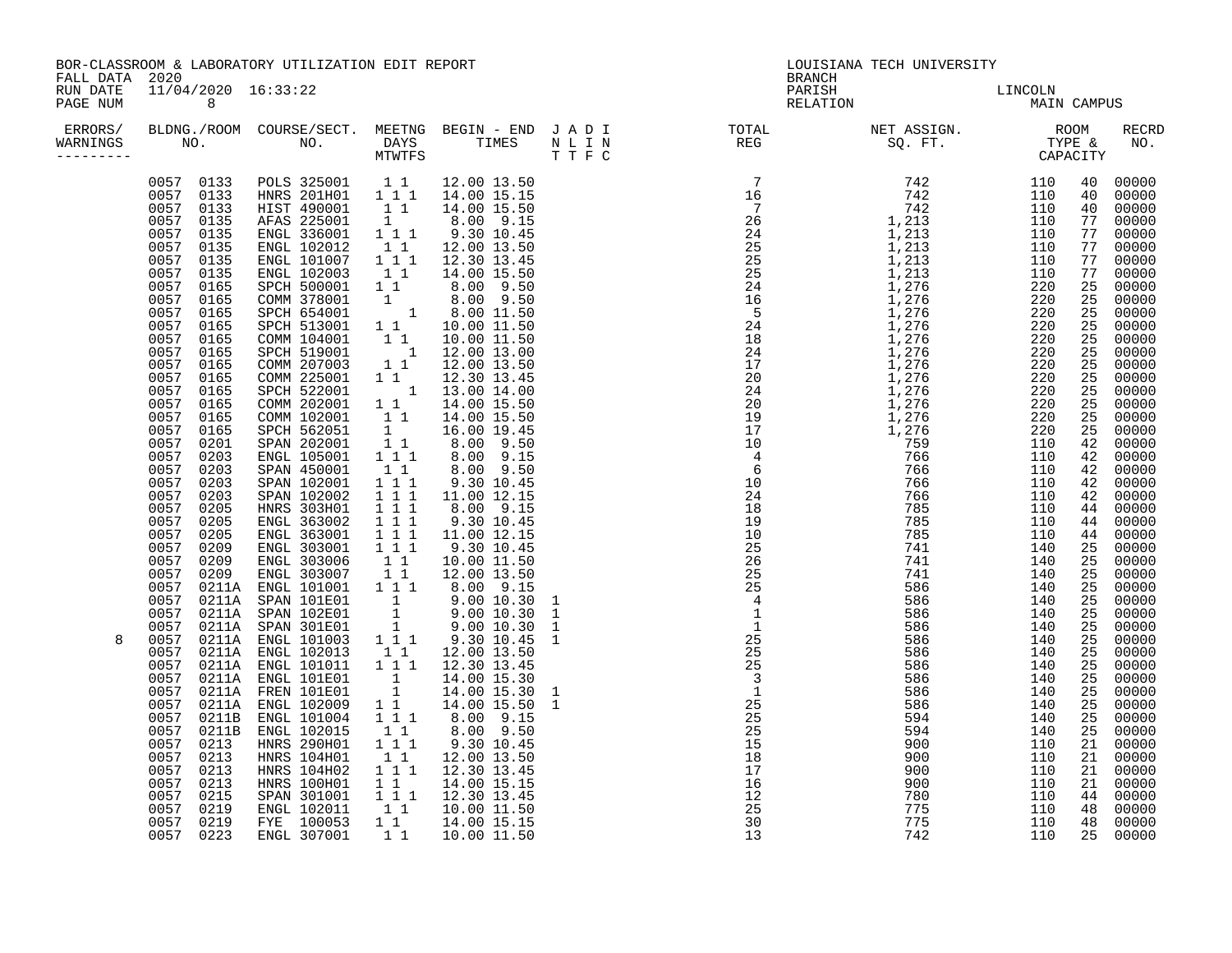| FALL DATA 2020        |                                                                                                                                                                                                                                                                                                                                                                                                                                                                                                                                                                                                                                    | BOR-CLASSROOM & LABORATORY UTILIZATION EDIT REPORT                                                                                                                                                                                                                                          |  | LOUISIANA TECH UNIVERSITY<br><b>BRANCH</b> |                        |  |                                                                                                                                                                                                                                                                                                                                                                                                                                                                                                                                                                                                                                                                                                                            |
|-----------------------|------------------------------------------------------------------------------------------------------------------------------------------------------------------------------------------------------------------------------------------------------------------------------------------------------------------------------------------------------------------------------------------------------------------------------------------------------------------------------------------------------------------------------------------------------------------------------------------------------------------------------------|---------------------------------------------------------------------------------------------------------------------------------------------------------------------------------------------------------------------------------------------------------------------------------------------|--|--------------------------------------------|------------------------|--|----------------------------------------------------------------------------------------------------------------------------------------------------------------------------------------------------------------------------------------------------------------------------------------------------------------------------------------------------------------------------------------------------------------------------------------------------------------------------------------------------------------------------------------------------------------------------------------------------------------------------------------------------------------------------------------------------------------------------|
| RUN DATE<br>PAGE NUM  | 11/04/2020 16:33:22<br>$\overline{9}$                                                                                                                                                                                                                                                                                                                                                                                                                                                                                                                                                                                              |                                                                                                                                                                                                                                                                                             |  | PARISH<br>RELATION                         | LINCOLN<br>MAIN CAMPUS |  |                                                                                                                                                                                                                                                                                                                                                                                                                                                                                                                                                                                                                                                                                                                            |
| WARNINGS<br>--------- |                                                                                                                                                                                                                                                                                                                                                                                                                                                                                                                                                                                                                                    |                                                                                                                                                                                                                                                                                             |  |                                            |                        |  | RECRD                                                                                                                                                                                                                                                                                                                                                                                                                                                                                                                                                                                                                                                                                                                      |
| 8                     | 0057 0229<br>0057 0229<br>0057 0229<br>0057 0229<br>0057 0229<br>0057 0229<br>0057 0229<br>0057 0229<br>0057 0301<br>0057 0301<br>0057 0303<br>0057 0303<br>0057 0303<br>0057 0311<br>0057 0311<br>0057 0311<br>0057 0311<br>0057 0311<br>0057 0317<br>0057 0317<br>0057 0317<br>0057 0317<br>0057 0321<br>0057 0327<br>0058 0140<br>0058 0140<br>0058 0140<br>0058 0216<br>0058 0216<br>0058 0216<br>0058 0216<br>0058 0218<br>0058 0218<br>0058 0218<br>0058 0218<br>0058 0243<br>0058 0243<br>0058 0243<br>0058 0243<br>0058<br>0244<br>0058 0244<br>0058 0244<br>0058 0244<br>0058 0244<br>0071 0102<br>0071 0102<br>0071 0102 | $\begin{array}{cccccc} 0057 & 0223 & \text{ENGL} & 102014 & 1 & 1 & 11.00 & 12.15 \\ 0057 & 0223 & \text{ENGL} & 484001 & 1 & 1 & 12.00 & 13.50 \\ 0057 & 0223 & \text{ENGL} & 437001 & 1 & 1 & 12.30 & 13.45 \\ 0057 & 0223 & \text{ENGL} & 450001 & 1 & 1 & 16.00 & 17.15 \\ \end{array}$ |  |                                            |                        |  | 25 00000<br>25 00000<br>25<br>00000<br>25<br>00000<br>71 00000<br>71 00000<br>71 00000<br>71 00000<br>71 00000<br>71 00000<br>71 00000<br>71 00000<br>45<br>00000<br>45 00000<br>50<br>00000<br>00000<br>50<br>50<br>00000<br>75<br>00000<br>75 00000<br>75<br>00000<br>75<br>00000<br>75<br>00000<br>52<br>00000<br>52<br>00000<br>52<br>00000<br>52<br>00000<br>40 00000<br>54<br>00000<br>76 00000<br>76<br>00000<br>76<br>00000<br>32 00000<br>32 00000<br>32<br>00000<br>32<br>00000<br>16 00000<br>16 00000<br>00000<br>16<br>00000<br>16<br>00000<br>24<br>24 00000<br>24<br>00000<br>00000<br>24<br>28<br>00000<br>28<br>00000<br>00000<br>28<br>28<br>00000<br>28<br>00000<br>15<br>00000<br>15 00000<br>15 00000 |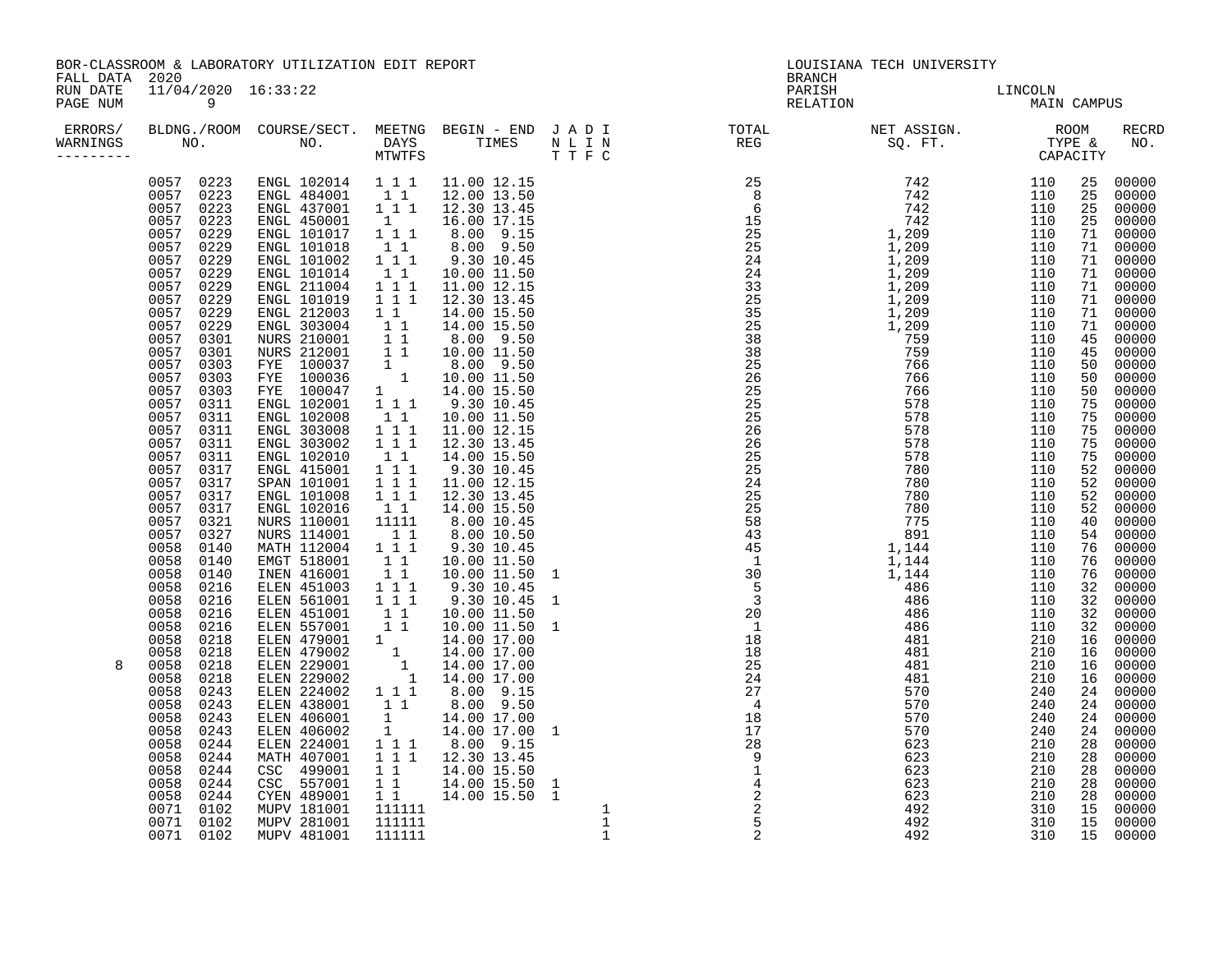| FALL DATA 2020                    |                                                                                                                                                                                                                           | BOR-CLASSROOM & LABORATORY UTILIZATION EDIT REPORT                                                                                                                                                                                                                                        |  | <b>BRANCH</b>                                                                                                                                                                                                                                                                                                                                                                                                | LOUISIANA TECH UNIVERSITY |  |       |
|-----------------------------------|---------------------------------------------------------------------------------------------------------------------------------------------------------------------------------------------------------------------------|-------------------------------------------------------------------------------------------------------------------------------------------------------------------------------------------------------------------------------------------------------------------------------------------|--|--------------------------------------------------------------------------------------------------------------------------------------------------------------------------------------------------------------------------------------------------------------------------------------------------------------------------------------------------------------------------------------------------------------|---------------------------|--|-------|
| RUN DATE<br>PAGE NUM              | 11/04/2020 16:33:22<br>10                                                                                                                                                                                                 |                                                                                                                                                                                                                                                                                           |  | PARISH<br>RELATION                                                                                                                                                                                                                                                                                                                                                                                           | LINCOLN<br>MAIN CAMPUS    |  |       |
| ERRORS/<br>WARNINGS<br>---------- |                                                                                                                                                                                                                           |                                                                                                                                                                                                                                                                                           |  | BLDNG./ROOM COURSE/SECT. MEETNG BEGIN – END JADI TOTAL MET ASSIGN. NET ASSIGN. NOOM RECRE<br>NO. NO. DAYS TIMES NLIN REG SQ.FT. TYPE & NO.<br>NTWTFS TIFC                                                                                                                                                                                                                                                    |                           |  | RECRD |
| 8                                 | 0071 0201<br>0078 0101<br>0078 0101<br>0078 0101<br>0078 0101<br>0078 0101<br>0078 0101<br>0078<br>0101<br>0078 0101<br>0078 0101<br>0078 0101<br>0078 0122<br>0103 0144<br>0103 0144<br>0103 0144<br>0157 0107           | $\begin{array}{cccccc} 0071 & 0108 & \text{MUEN} & 275002 & 1 & 1 & 12.00 & 13.00 \\ 0071 & 0108 & \text{MUEN} & 275001 & 1 & 1 & 12.30 & 13.45 \\ 0071 & 0109 & \text{MUEN} & 271051 & 11 & 11 & 16.30 & 18.30 \\ 0071 & 0109 & \text{MUEN} & 281051 & 1 & 19.30 & 21.30 \\ \end{array}$ |  | $\begin{smallmatrix} \textbf{11} & \textbf{12} & \textbf{13} & \textbf{14} & \textbf{15} & \textbf{16} & \textbf{17} & \textbf{18} & \textbf{18} & \textbf{19} & \textbf{19} & \textbf{19} & \textbf{19} & \textbf{19} & \textbf{19} & \textbf{19} & \textbf{19} & \textbf{19} & \textbf{19} & \textbf{19} & \textbf{19} & \textbf{19} & \textbf{19} & \textbf{19} & \textbf{19} & \textbf{19} & \textbf{19$ |                           |  |       |
| 8                                 | 0157 FLOOR<br>0158 0183<br>0159 0001<br>0159 0002<br>0159<br>0002<br>0159 0003<br>0159 0003<br>0159 0007<br>0159 0007<br>0159 0007<br>0159 0007<br>0159 0007<br>0159 0007<br>0159 0007                                    |                                                                                                                                                                                                                                                                                           |  |                                                                                                                                                                                                                                                                                                                                                                                                              |                           |  |       |
| 8<br>8                            | 0197 0101<br>0197 0101<br>0197 0101<br>7549 0105<br>7549 0105<br>7549 0105<br>7549 0105<br>7549 0105<br>7549 0105<br>7549 0105<br>7549 0105<br>7549 0105<br>7549 0105<br>7549 0108<br>7549 0108<br>7549 0108<br>7549 0108 |                                                                                                                                                                                                                                                                                           |  |                                                                                                                                                                                                                                                                                                                                                                                                              |                           |  |       |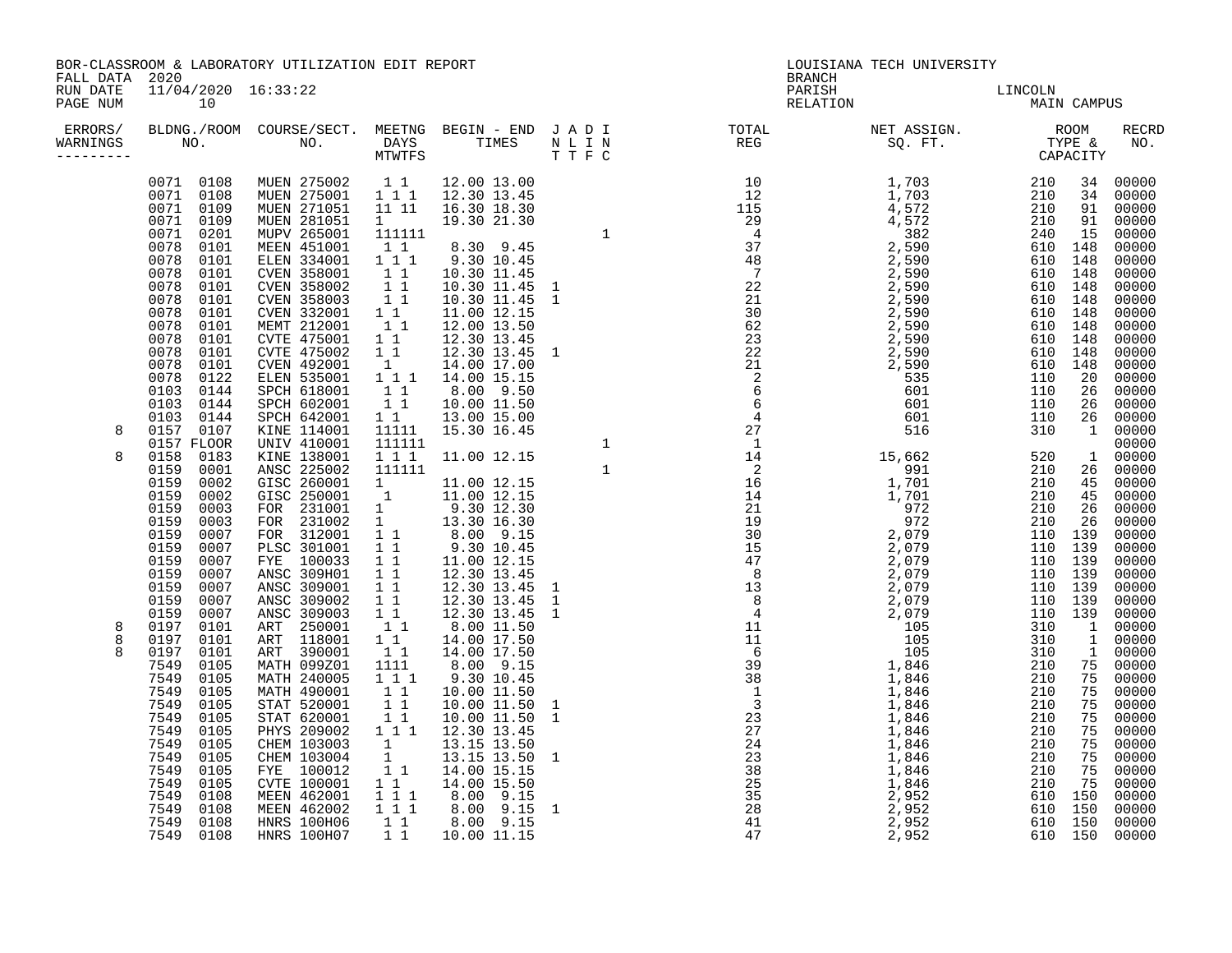| BOR-CLASSROOM & LABORATORY UTILIZATION EDIT REPORT<br>FALL DATA 2020 |                                                                                                                                                                                                                                                                                                                                                                                                                                                                                                                                                                                                                                                                        |                                                                                                                                                                                                                                                                                                                                                                                                                                                                                                                                                                                                                                                                                                                                                                                                                                                                                                                                          |                                                                                   |                                                                                                                                                                                                                                                                                                                                                                                                                                                                                                                                                                                                                                                                                                                                                                                                                                                                                                                                                                                                                                                                                                                                                                                                                                                                                                                                                                                                                                                                                                                                                                                                     |  | LOUISIANA TECH UNIVERSITY<br><b>BRANCH</b> |                                                                                                                                                                                                                                                                                                                                                                     |  |             |                                                                                                                                                                                                                                                                                                                                                                                                                                                                                                    |
|----------------------------------------------------------------------|------------------------------------------------------------------------------------------------------------------------------------------------------------------------------------------------------------------------------------------------------------------------------------------------------------------------------------------------------------------------------------------------------------------------------------------------------------------------------------------------------------------------------------------------------------------------------------------------------------------------------------------------------------------------|------------------------------------------------------------------------------------------------------------------------------------------------------------------------------------------------------------------------------------------------------------------------------------------------------------------------------------------------------------------------------------------------------------------------------------------------------------------------------------------------------------------------------------------------------------------------------------------------------------------------------------------------------------------------------------------------------------------------------------------------------------------------------------------------------------------------------------------------------------------------------------------------------------------------------------------|-----------------------------------------------------------------------------------|-----------------------------------------------------------------------------------------------------------------------------------------------------------------------------------------------------------------------------------------------------------------------------------------------------------------------------------------------------------------------------------------------------------------------------------------------------------------------------------------------------------------------------------------------------------------------------------------------------------------------------------------------------------------------------------------------------------------------------------------------------------------------------------------------------------------------------------------------------------------------------------------------------------------------------------------------------------------------------------------------------------------------------------------------------------------------------------------------------------------------------------------------------------------------------------------------------------------------------------------------------------------------------------------------------------------------------------------------------------------------------------------------------------------------------------------------------------------------------------------------------------------------------------------------------------------------------------------------------|--|--------------------------------------------|---------------------------------------------------------------------------------------------------------------------------------------------------------------------------------------------------------------------------------------------------------------------------------------------------------------------------------------------------------------------|--|-------------|----------------------------------------------------------------------------------------------------------------------------------------------------------------------------------------------------------------------------------------------------------------------------------------------------------------------------------------------------------------------------------------------------------------------------------------------------------------------------------------------------|
| RUN DATE<br>PAGE NUM                                                 | 11/04/2020 16:33:22<br>11                                                                                                                                                                                                                                                                                                                                                                                                                                                                                                                                                                                                                                              |                                                                                                                                                                                                                                                                                                                                                                                                                                                                                                                                                                                                                                                                                                                                                                                                                                                                                                                                          |                                                                                   |                                                                                                                                                                                                                                                                                                                                                                                                                                                                                                                                                                                                                                                                                                                                                                                                                                                                                                                                                                                                                                                                                                                                                                                                                                                                                                                                                                                                                                                                                                                                                                                                     |  | PARISH<br>RELATION                         | LINCOLN<br>MAIN                                                                                                                                                                                                                                                                                                                                                     |  | MAIN CAMPUS |                                                                                                                                                                                                                                                                                                                                                                                                                                                                                                    |
| WARNINGS                                                             |                                                                                                                                                                                                                                                                                                                                                                                                                                                                                                                                                                                                                                                                        |                                                                                                                                                                                                                                                                                                                                                                                                                                                                                                                                                                                                                                                                                                                                                                                                                                                                                                                                          |                                                                                   |                                                                                                                                                                                                                                                                                                                                                                                                                                                                                                                                                                                                                                                                                                                                                                                                                                                                                                                                                                                                                                                                                                                                                                                                                                                                                                                                                                                                                                                                                                                                                                                                     |  |                                            | ERRORS/ BLDNG./ROOM COURSE/SECT. MEETNG BEGIN – END JADI (TOTAL ON NET ASSIGN. ) ROOM RECRD<br>MARNINGS NO. NO. DAYS TIMES NLIN REG SQ.FT. TYPE & NO.<br>--------- CAPACITY MTWTFS TTFC                                                                                                                                                                             |  |             |                                                                                                                                                                                                                                                                                                                                                                                                                                                                                                    |
|                                                                      | 7549<br>0112<br>7549<br>0112<br>7549 0112<br>7549 0112<br>7549<br>0112<br>7549<br>0114<br>7549 0114<br>7549 0114<br>7549<br>0114<br>7549<br>0114<br>7549<br>0114<br>7549 0114<br>7549 0122<br>7549<br>0122<br>7549<br>0122<br>7549 0122<br>7549 0122<br>7549<br>0122<br>7549<br>0122<br>7549 0124<br>7549 0124<br>7549<br>0124<br>7549<br>0124<br>7549<br>0124<br>7549 0124<br>7549 0124<br>7549<br>0124<br>7549<br>0126<br>7549 0126<br>7549<br>0126<br>7549<br>0126<br>7549<br>0126<br>7549<br>0128<br>7549 0128<br>0128<br>7549<br>7549<br>0128<br>7549<br>0128<br>7549<br>0205<br>7549<br>0205<br>7549<br>0205<br>7549 0205<br>7549 0205<br>7549 0205<br>7549 0205 | 7549 0108 FYE 100015 1 1 12.30 13.45<br>7549 0108 FYE 100021 1 1 12.30 13.45 1<br>7549 0108 MEEN 350001 1 14.00 17.00<br>7549 0110 HNRS 120H01 1 1 8.00 9.50<br>7549 0110 ENGT 120001 1 1 10.00 11.50<br>7549 0110 HNRS 120H04 1 1 12.00 13.5<br>ENGR 221004<br>ENGR 221001<br>MEEN 382001<br>ENGR 221002<br>FYE 100023<br>ENGR 120002<br>ENGR 121001<br>ENGR 120006<br>ENGR 121002<br>ENGR 120007<br>ENGR 122001<br>ENGR 122002<br>ENGR 120001<br>ENGR 120003<br>ENGR 120004<br>ENGR 120005<br>ENGR 120008<br>ENGR 120009<br>ENGR 120010<br>ENGR 220001<br>MATH 313002<br>ENGT 220001<br>MATH 313001<br>ENGR 220002<br>ENGR 220003<br>INEN 421001<br>INEN 407001<br>HNRS 120H03<br>FYE 100024<br>HNRS 120H02<br>HNRS 120H05<br>HNRS 120H07<br>ENGT 320001<br>ICET 370001<br>FYE 100025<br>ICET 301001<br>ICET 475001<br>LET 450001<br>CSC 452001<br>CSC 452001<br>CSC 552001<br>CVEN 254001<br>CVEN 254002<br>CVEN 254002<br>CSC 131001 | $1\quad1$<br>$1\quad1$<br>$\begin{array}{c} 1 \\ 1 \end{array}$<br>$1\;1\;1$<br>1 | $\begin{array}{rrrr} 1 & 1 & 8.00 & 9.50 \\ 1 & 1 & 1 & 10.00 & 11.50 \end{array}$<br>$\begin{bmatrix} 1 & 1 & 10.00 & 11.50 \\ 1 & 1 & 12.30 & 14.20 \\ 1 & 1 & 14.00 & 15.15 \end{bmatrix}$<br>$1 \t1 \t8.00 \t9.50$<br>1 1 8.00 9.50<br>$\begin{array}{cccc} 1 & 1 & 10.00 & 11.50 \\ 1 & 1 & 10.00 & 11.50 \end{array}$<br>12.00 13.50<br>12.00 13.50<br>12.00 13.50<br>$\begin{array}{cccc} 1 & 1 & 12.00 & 13.50 \ 1 & 1 & 8.00 & 9.50 \ 1 & 1 & 8.00 & 9.50 \ 1 & 1 & 10.00 & 11.50 \ 1 & 1 & 10.00 & 11.50 \ 1 & 1 & 12.00 & 13.50 \ 1 & 1 & 12.00 & 13.50 \ 1 & 1 & 12.00 & 13.50 \ 1 & 1 & 12.00 & 13.50 \end{array}$<br>14.00 15.50<br>$\begin{bmatrix} 1 \\ 1 \\ 1 \end{bmatrix}$ $\begin{bmatrix} 14.00 \\ 8.00 \\ 9.50 \end{bmatrix}$<br>$\begin{array}{cccc} 1 & 1 & 8.00 & 9.50 \\ 1 & 1 & 1 & 10.00 & 11.50 \end{array}$<br>$\begin{array}{rrrr} 1 & 1 & 10.00 & 11.50 \ 1 & 1 & 1 & 12.00 & 13.50 \ 1 & 1 & 1 & 14.00 & 15.50 \end{array}$<br>14.00 17.00<br>17.00 18.50<br>$\begin{array}{cccc} 1 & 1 & 8.00 & 9.50 \ 1 & 1 & 10.00 & 11.15 \ 1 & 1 & 10.00 & 11.50 \ 1 & 1 & 12.00 & 13.50 \ \end{array}$<br>$\begin{bmatrix} 1 & 1 & 14.00 & 15.50 \\ 1 & 1 & 1 & 8.00 & 9.50 \end{bmatrix}$<br>$\begin{bmatrix} 1 & 1 \\ 1 & 1 \end{bmatrix}$ $\begin{bmatrix} 8.00 & 10.45 \\ 1.1 & 00 & 12.15 \end{bmatrix}$<br>14.00 15.50<br>14.00 17.00<br>$\begin{array}{cccc} 1 & 14.00 & 1/.00 \\ 1 & 1 & 8.00 & 9.15 \\ 1 & 1 & 9.30 & 10.45 \\ 1 & 1 & 9.30 & 10.45 \\ 1 & 1 & 9.30 & 10.45 \\ 1 & 1 & 10.00 & 11.15 \\ 1 & 1 & 10.00 & 11.15 \\ 1 & 1 & 11.00 & 12.15 \end{array}$ |  |                                            | $\begin{smallmatrix} 11&\text{N} &\text{R1} &\text{R2} &\text{R3} &\text{R4} &\text{R5} &\text{R6} &\text{R8} &\text{R8} &\text{R8} &\text{R8} &\text{R8} &\text{R8} &\text{R8} &\text{R8} &\text{R8} &\text{R8} &\text{R8} &\text{R8} &\text{R8} &\text{R8} &\text{R8} &\text{R8} &\text{R8} &\text{R8} &\text{R8} &\text{R8} &\text{R8} &\text{R8} &\text{R8} &\$ |  |             | 00000<br>00000<br>00000<br>00000<br>00000<br>00000<br>00000<br>00000<br>60 00000<br>00000<br>00000<br>00000<br>00000<br>42 00000<br>00000<br>00000<br>00000<br>00000<br>00000<br>00000<br>00000<br>00000<br>00000<br>00000<br>00000<br>00000<br>00000<br>00000<br>00000<br>00000<br>00000<br>00000<br>60 00000<br>00000<br>00000<br>00000<br>00000<br>00000<br>00000<br>00000<br>00000<br>00000<br>00000<br>00000<br>00000<br>61 00000<br>61 00000<br>61 00000<br>61 00000<br>61 00000<br>61 00000 |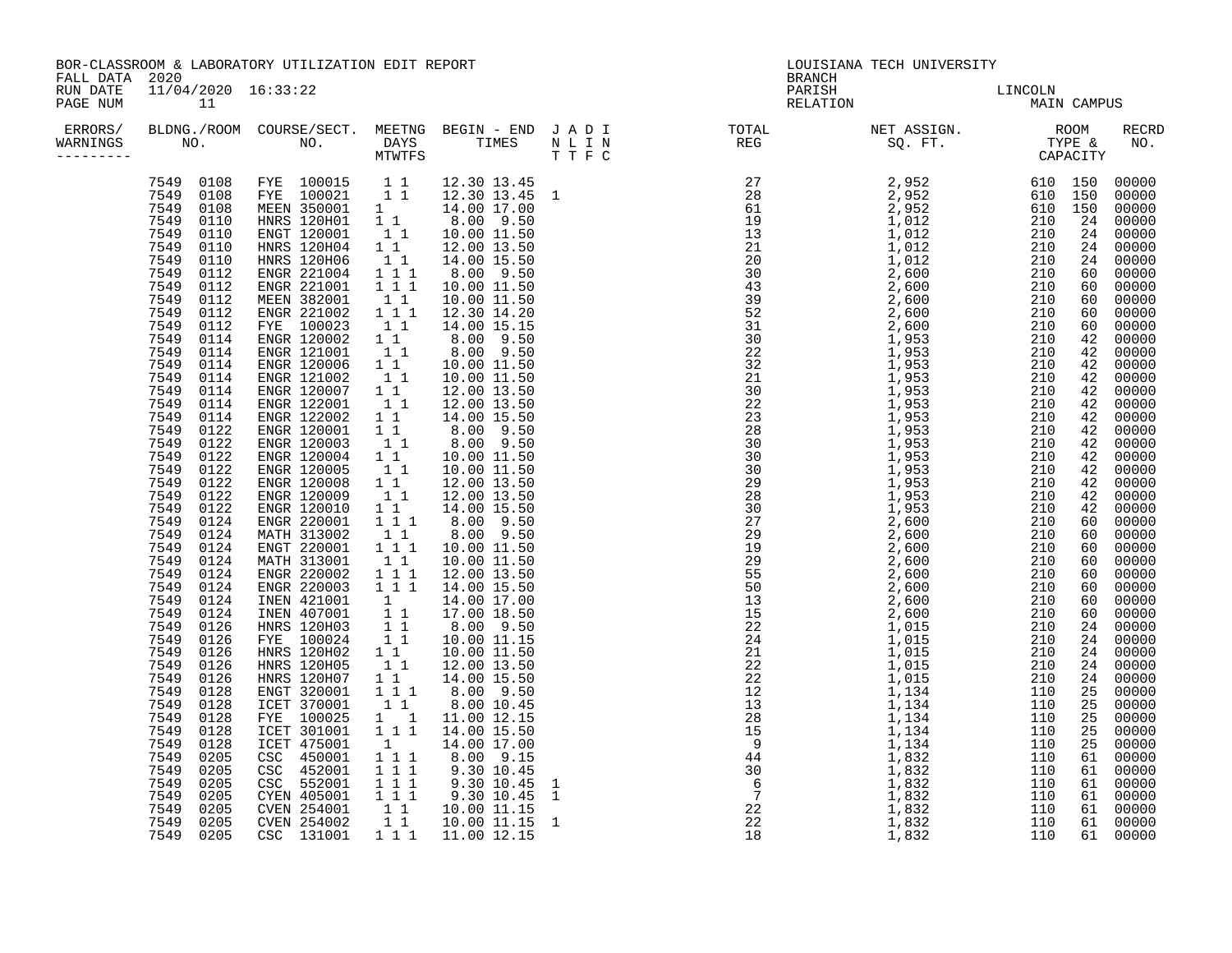| BOR-CLASSROOM & LABORATORY UTILIZATION EDIT REPORT<br>FALL DATA 2020 |                                                                                                                                                                                                                                                                                                                                                                                                                                                                                                                                                                                                                                    |                                                                                                                                                                                                                                                                                                                                                                                                                                                                                                                                                                                                                                                                                                                                                                                                                                                                                                                                                                                    |                                                                                                                                                                                                                          |                                                                                                                                                                                                                                                                                                                                                                                                                                                                                                                                                                                                                                                                                                                                                                                                                                                                                                                                                                                                                                                                                                                                                                                                                                                                                                                                                                                                                                                                                                                                           |                          | <b>BRANCH</b>      | LOUISIANA TECH UNIVERSITY |                                                                                                                                                                                                                                                                                                                                                                                                                                                                                                                                                                                                                                                                                                                                              |
|----------------------------------------------------------------------|------------------------------------------------------------------------------------------------------------------------------------------------------------------------------------------------------------------------------------------------------------------------------------------------------------------------------------------------------------------------------------------------------------------------------------------------------------------------------------------------------------------------------------------------------------------------------------------------------------------------------------|------------------------------------------------------------------------------------------------------------------------------------------------------------------------------------------------------------------------------------------------------------------------------------------------------------------------------------------------------------------------------------------------------------------------------------------------------------------------------------------------------------------------------------------------------------------------------------------------------------------------------------------------------------------------------------------------------------------------------------------------------------------------------------------------------------------------------------------------------------------------------------------------------------------------------------------------------------------------------------|--------------------------------------------------------------------------------------------------------------------------------------------------------------------------------------------------------------------------|-------------------------------------------------------------------------------------------------------------------------------------------------------------------------------------------------------------------------------------------------------------------------------------------------------------------------------------------------------------------------------------------------------------------------------------------------------------------------------------------------------------------------------------------------------------------------------------------------------------------------------------------------------------------------------------------------------------------------------------------------------------------------------------------------------------------------------------------------------------------------------------------------------------------------------------------------------------------------------------------------------------------------------------------------------------------------------------------------------------------------------------------------------------------------------------------------------------------------------------------------------------------------------------------------------------------------------------------------------------------------------------------------------------------------------------------------------------------------------------------------------------------------------------------|--------------------------|--------------------|---------------------------|----------------------------------------------------------------------------------------------------------------------------------------------------------------------------------------------------------------------------------------------------------------------------------------------------------------------------------------------------------------------------------------------------------------------------------------------------------------------------------------------------------------------------------------------------------------------------------------------------------------------------------------------------------------------------------------------------------------------------------------------|
| RUN DATE<br>PAGE NUM                                                 | 11/04/2020 16:33:22<br>12                                                                                                                                                                                                                                                                                                                                                                                                                                                                                                                                                                                                          |                                                                                                                                                                                                                                                                                                                                                                                                                                                                                                                                                                                                                                                                                                                                                                                                                                                                                                                                                                                    |                                                                                                                                                                                                                          |                                                                                                                                                                                                                                                                                                                                                                                                                                                                                                                                                                                                                                                                                                                                                                                                                                                                                                                                                                                                                                                                                                                                                                                                                                                                                                                                                                                                                                                                                                                                           |                          | PARISH<br>RELATION | LINCOLN<br>MAIN CAMPUS    |                                                                                                                                                                                                                                                                                                                                                                                                                                                                                                                                                                                                                                                                                                                                              |
| ERRORS/<br>WARNINGS                                                  |                                                                                                                                                                                                                                                                                                                                                                                                                                                                                                                                                                                                                                    |                                                                                                                                                                                                                                                                                                                                                                                                                                                                                                                                                                                                                                                                                                                                                                                                                                                                                                                                                                                    |                                                                                                                                                                                                                          |                                                                                                                                                                                                                                                                                                                                                                                                                                                                                                                                                                                                                                                                                                                                                                                                                                                                                                                                                                                                                                                                                                                                                                                                                                                                                                                                                                                                                                                                                                                                           |                          |                    |                           | RECRD                                                                                                                                                                                                                                                                                                                                                                                                                                                                                                                                                                                                                                                                                                                                        |
|                                                                      | 7549 0205<br>7549 0205<br>7549 0205<br>7549 0205<br>7549 0210<br>7549 0210<br>7549 0210<br>7549 0210<br>7549 0210<br>7549 0210<br>7549 0210<br>7549 0210<br>7549 0212<br>7549 0212<br>7549 0212<br>7549 0212<br>7549 0212<br>7549 0212<br>7549 0212<br>7549 0212<br>7549 0212<br>7549 0214<br>7549 0214<br>7549 0214<br>7549 0214<br>7549 0214<br>7549 0214<br>7549 0216<br>7549 0216<br>7549 0216<br>7549 0216<br>7549 0216<br>7549 0216<br>7549 0216<br>7549 0216<br>7549 0216<br>7549 0216<br>7549 0216<br>7549<br>0216<br>7549 0218<br>7549 0218<br>7549 0218<br>7549 0218<br>7549 0218<br>7549 0218<br>7549 0218<br>7549 0218 | $\begin{tabular}{cccccc} 7549 & 0205 & CYEN & 131001 & 1 & 1 & 11.00 & 12.15 & 1 \\ 7549 & 0205 & PHYS & 220001 & 1 & 1 & 12.00 & 13.50 \\ 7549 & 0205 & CHEM & 104003 & 1 & 13.15 & 13.50 \\ 7549 & 0205 & CHEM & 104004 & 1 & 13.15 & 13.50 & 1 \\ \end{tabular}$<br>CSC 220002<br>CSC 220003<br>CYEN 481001<br>ARCH 341001<br>MATH 240008<br>MATH 241001<br>MATH 311002<br>MATH 242001<br>MATH 240013<br>MATH 125002<br>MATH 311001<br>MATH 414051<br>MEMT 201001<br>FYE 100017<br>CHEM 309001<br>MEEN 450002<br>MEMT 203001<br>INEN 300001<br>MEEN 480001<br>ENGR 425001<br>ENGT 472001<br>ENGR 222001<br>MATH 101005<br>MATH 101003<br>STAT 200001<br>FYE 100046<br>ENGR 222002<br>CSC 130002<br>CYEN 130002<br>CSC 325001<br>CSC 265002<br>CSC 442001<br>CSC 542001<br>CSC 130H01<br>CYEN 130H01<br>CSC 130004<br>CYEN 130004<br>CSC 475001<br>CSC 403002<br>CSC 130001<br>CYEN 130001<br>CSC 130003<br>CYEN 130003<br>CSC 532001<br>CSC 132001<br>CYEN 132001<br>CSC 130H02 | $1 1 1$<br>$1\quad1$<br>$\begin{bmatrix} 1 \\ 1 \\ 1 \\ 1 \\ 1 \end{bmatrix} \begin{bmatrix} 1 \\ 1 \\ 1 \\ 1 \end{bmatrix}$<br>$1 1 1$<br>$1 1 1$<br>$1 1 1$<br>$\overline{1}$ $\overline{1}$ $\overline{1}$<br>$1 1 1$ | $\begin{array}{rrrr} 1 & 1 & 14.00 & 15.50 \\ 1 & 1 & 1 & 15.30 & 16.45 \end{array}$<br>$\begin{array}{cccc} 1&1&1&2.30&20.20\ 1&1&1&8.00&9.15\ 1&1&1&9.30&10.45\ 1&1&1&10.00&11.50 \end{array}$<br>11.00 12.15<br>1 1 1 1 1 2.30 1 3.45<br>14.00 15.50<br>$1\ \, 1\quad \, 14.00\ \, 15.50\ \, 1\ \, 1\quad \, 16.00\ \, 17.50\ \, 1\ \, 1\quad \, 8.00\quad \, 9.15\ \, 1\ \, 1\quad \, 9.30\ \, 10.45\ \, 1\ \, 1\quad \, 10.00\ \, 11.50\$<br>11.00 12.15<br>12.30 13.45<br>1 1 12.30 13.45<br>$1 \t 14.00 \t 17.00 \t 1 \t 15.30 \t 16.45 \t 1 \t 15.30 \t 16.45 \t 1 \t 1 \t 1 \t 8.00 \t 9.50 \t 1 \t 1 \t 1 \t 2 \t 0 \t 9.50$<br>1 1 8.00 9.50<br>$\begin{array}{cccc} 1 & 1 & 1 & 11.00 & 12.15 \\ 1 & 1 & 1 & 12.30 & 13.45 \end{array}$<br>$\begin{bmatrix} 1 & 1 \\ 1 & 1 \\ 1 & 1 \\ 1 & 1 \\ 1 & 1 \\ 1 & 1 \\ 1 & 1 \\ 1 & 1 \\ 1 & 1 \\ 1 & 1 \\ 1 & 1 \\ 1 & 1 \\ 1 & 1 \\ 1 & 1 \\ 1 & 1 \\ 1 & 1 \\ 1 & 1 \\ 1 & 1 \\ 1 & 1 \\ 1 & 1 \\ 1 & 1 \\ 1 & 1 \\ 1 & 1 \\ 1 & 1 \\ 1 & 1 \\ 1 & 1 \\ 1 & 1 \\ 1 & 1 \\ 1 & 1 \\ 1 & 1 \\ 1 & 1 \\ 1 & 1 \\ 1 & 1 \\ 1 & 1 \\ 1 & 1 \\ 1 & $<br>8.00 9.15 1<br>$\begin{array}{rrrr} 1 & 1 & 8.00 & 9.50 \ 1 & 1 & 10.00 & 11.50 \ 1 & 1 & 11.00 & 12.15 \ 1 & 1 & 11.00 & 12.15 \ \end{array}$<br>12.30 13.45<br>12.30 13.45 1<br>14.00 15.15<br>14.00 15.15<br>14.00 15.50<br>15.30 16.45<br>8.00 9.15<br>8.00  9.15  1<br>9.30  10.45<br>9.30 10.45<br>$\begin{bmatrix} 1 & 1 & 10.00 & 11.50 \\ 1 & 1 & 11.00 & 12.15 \end{bmatrix}$<br>1 1 1 1 11.00 12.15<br>12.30 13.45 | $\overline{\phantom{0}}$ |                    |                           | 61 00000<br>61 00000<br>61 00000<br>61 00000<br>61 00000<br>61 00000<br>61 00000<br>61<br>00000<br>46 00000<br>00000<br>46<br>00000<br>46<br>46<br>00000<br>00000<br>46<br>00000<br>46<br>00000<br>46<br>00000<br>46<br>00000<br>69<br>69<br>00000<br>00000<br>69<br>69<br>00000<br>00000<br>69<br>69<br>00000<br>00000<br>69<br>00000<br>69<br>00000<br>69<br>00000<br>60<br>60<br>00000<br>00000<br>60<br>00000<br>60<br>60 00000<br>60<br>00000<br>37<br>00000<br>37<br>00000<br>00000<br>37<br>37 00000<br>37<br>00000<br>37 00000<br>37<br>00000<br>37 00000<br>37<br>00000<br>00000<br>37<br>37<br>00000<br>37<br>00000<br>36<br>00000<br>00000<br>36<br>00000<br>36<br>36<br>00000<br>36 00000<br>36<br>00000<br>36 00000<br>36 00000 |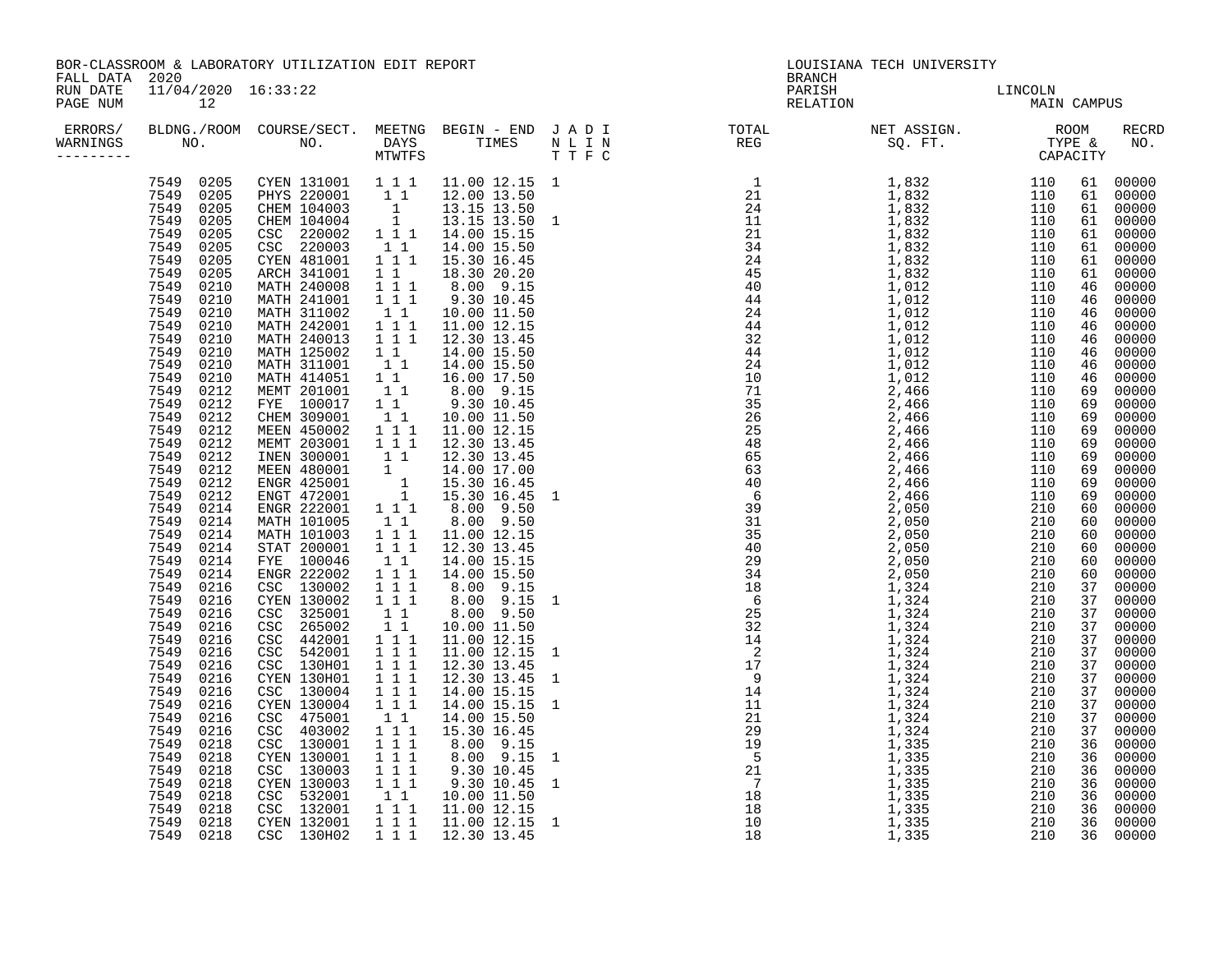| BOR-CLASSROOM & LABORATORY UTILIZATION EDIT REPORT<br>FALL DATA 2020 |                           |  |  |  | <b>BRANCH</b> | LOUISIANA TECH UNIVERSITY                                                                                                                                                              |                        |                                                                                                                                                                                                                                                                                                                                                                                                                                                                                                                                                                                                                                                                                                                                                                   |
|----------------------------------------------------------------------|---------------------------|--|--|--|---------------|----------------------------------------------------------------------------------------------------------------------------------------------------------------------------------------|------------------------|-------------------------------------------------------------------------------------------------------------------------------------------------------------------------------------------------------------------------------------------------------------------------------------------------------------------------------------------------------------------------------------------------------------------------------------------------------------------------------------------------------------------------------------------------------------------------------------------------------------------------------------------------------------------------------------------------------------------------------------------------------------------|
| RUN DATE<br>PAGE NUM                                                 | 11/04/2020 16:33:22<br>13 |  |  |  |               | PARISH<br>RELATION                                                                                                                                                                     | LINCOLN<br>MAIN CAMPUS |                                                                                                                                                                                                                                                                                                                                                                                                                                                                                                                                                                                                                                                                                                                                                                   |
| ERRORS/<br>WARNINGS<br>--------                                      |                           |  |  |  |               | BLDNG./ROOM COURSE/SECT. MEETNG BEGIN – END JADI TOTAL MET ASSIGN. NET ASSIGN. NOOM RECRING OURSE SQ. FT. TYPE & NO.<br>NO. NO. DAYS TIMES NLING REG SQ. FT. TYPE & NO.<br>NTWTFS TTFC |                        | RECRD                                                                                                                                                                                                                                                                                                                                                                                                                                                                                                                                                                                                                                                                                                                                                             |
|                                                                      |                           |  |  |  |               |                                                                                                                                                                                        |                        | 36 00000<br>36 00000<br>36 00000<br>36<br>00000<br>36<br>00000<br>44<br>00000<br>44<br>00000<br>44<br>00000<br>44<br>00000<br>44 00000<br>44<br>00000<br>00000<br>44<br>00000<br>44<br>44 00000<br>44<br>00000<br>00000<br>44<br>44<br>00000<br>44<br>00000<br>69<br>00000<br>69<br>00000<br>00000<br>69<br>69<br>00000<br>00000<br>69<br>00000<br>69<br>00000<br>69<br>69<br>00000<br>69<br>00000<br>46<br>00000<br>00000<br>46<br>46<br>00000<br>46<br>00000<br>46 00000<br>46<br>00000<br>00000<br>50<br>50<br>00000<br>50<br>00000<br>50<br>00000<br>00000<br>50<br>50<br>00000<br>00000<br>50<br>50<br>00000<br>50<br>00000<br>00000<br>36<br>36<br>00000<br>00000<br>36<br>36<br>00000<br>00000<br>36<br>00000<br>24<br>24<br>00000<br>24 00000<br>24 00000 |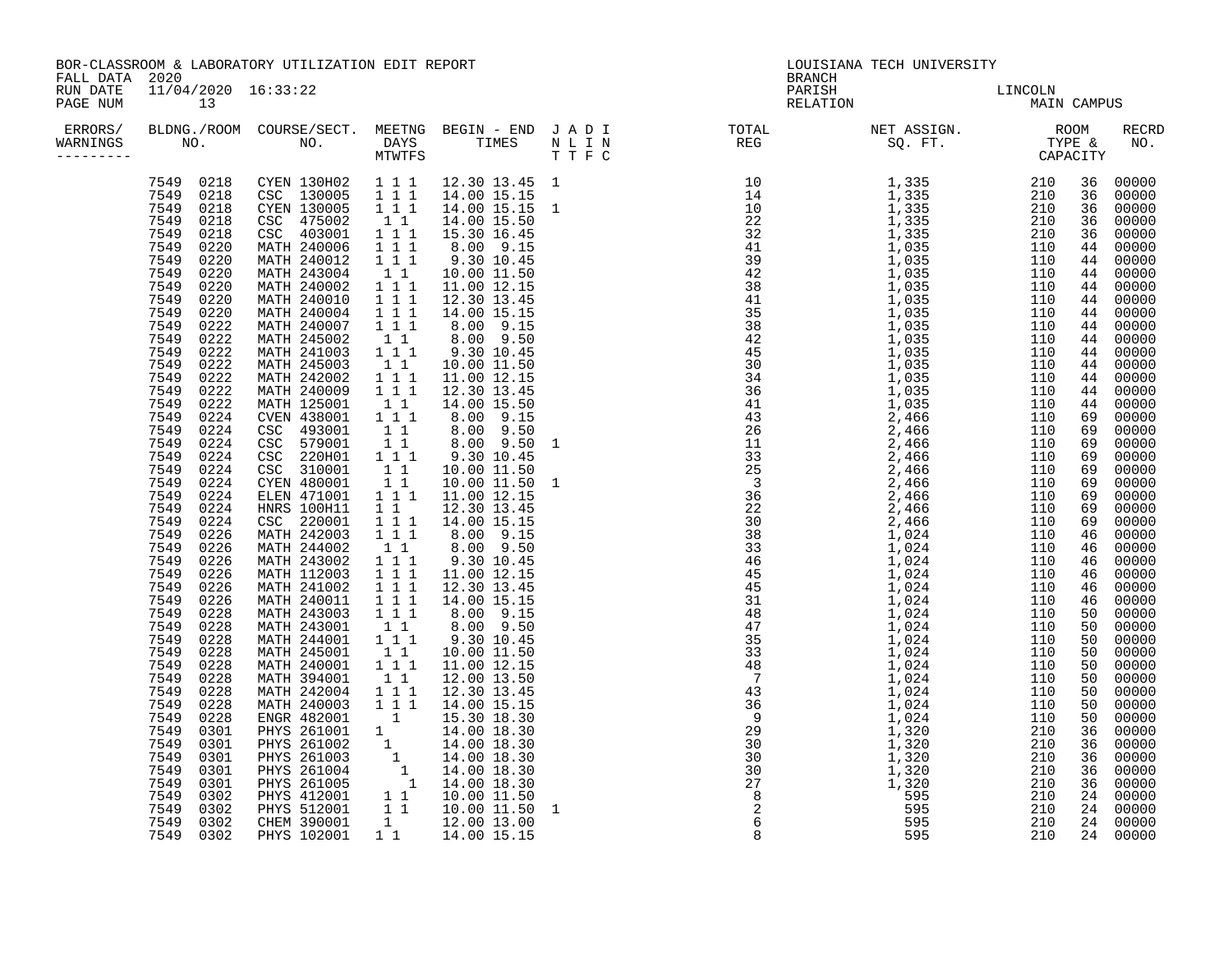| BOR-CLASSROOM & LABORATORY UTILIZATION EDIT REPORT<br>FALL DATA<br>2020 |                                                                                                                                                                                                                                                                                                                                                                                                                                                                                                                                                                                                                                                                                         |                                                                                                                                                                                                                                                                                                                                                                                                                                                                                                                                                                                                                                                                                                                                                                                                                                                                                                                                                                                                                                                                                                                                                                                             |                                                                                                                                                   |                                                                                                                                                                                                                                                                                                                                                                                                                                                                                                                                                                                                                                                                                                                                                                                                                                                        |  | <b>BRANCH</b>                                                                                                                                                                                                                                                                                                                                                                                                                        | LOUISIANA TECH UNIVERSITY |             |                                                                                                                                                                                                                                                                                                                                                                                                                                                                                                            |
|-------------------------------------------------------------------------|-----------------------------------------------------------------------------------------------------------------------------------------------------------------------------------------------------------------------------------------------------------------------------------------------------------------------------------------------------------------------------------------------------------------------------------------------------------------------------------------------------------------------------------------------------------------------------------------------------------------------------------------------------------------------------------------|---------------------------------------------------------------------------------------------------------------------------------------------------------------------------------------------------------------------------------------------------------------------------------------------------------------------------------------------------------------------------------------------------------------------------------------------------------------------------------------------------------------------------------------------------------------------------------------------------------------------------------------------------------------------------------------------------------------------------------------------------------------------------------------------------------------------------------------------------------------------------------------------------------------------------------------------------------------------------------------------------------------------------------------------------------------------------------------------------------------------------------------------------------------------------------------------|---------------------------------------------------------------------------------------------------------------------------------------------------|--------------------------------------------------------------------------------------------------------------------------------------------------------------------------------------------------------------------------------------------------------------------------------------------------------------------------------------------------------------------------------------------------------------------------------------------------------------------------------------------------------------------------------------------------------------------------------------------------------------------------------------------------------------------------------------------------------------------------------------------------------------------------------------------------------------------------------------------------------|--|--------------------------------------------------------------------------------------------------------------------------------------------------------------------------------------------------------------------------------------------------------------------------------------------------------------------------------------------------------------------------------------------------------------------------------------|---------------------------|-------------|------------------------------------------------------------------------------------------------------------------------------------------------------------------------------------------------------------------------------------------------------------------------------------------------------------------------------------------------------------------------------------------------------------------------------------------------------------------------------------------------------------|
| RUN DATE<br>PAGE NUM                                                    | 11/04/2020 16:33:22<br>14                                                                                                                                                                                                                                                                                                                                                                                                                                                                                                                                                                                                                                                               |                                                                                                                                                                                                                                                                                                                                                                                                                                                                                                                                                                                                                                                                                                                                                                                                                                                                                                                                                                                                                                                                                                                                                                                             |                                                                                                                                                   |                                                                                                                                                                                                                                                                                                                                                                                                                                                                                                                                                                                                                                                                                                                                                                                                                                                        |  | PARISH<br>RELATION                                                                                                                                                                                                                                                                                                                                                                                                                   | LINCOLN<br>MAIN           | MAIN CAMPUS |                                                                                                                                                                                                                                                                                                                                                                                                                                                                                                            |
| ERRORS/<br>WARNINGS<br>--------                                         |                                                                                                                                                                                                                                                                                                                                                                                                                                                                                                                                                                                                                                                                                         |                                                                                                                                                                                                                                                                                                                                                                                                                                                                                                                                                                                                                                                                                                                                                                                                                                                                                                                                                                                                                                                                                                                                                                                             |                                                                                                                                                   |                                                                                                                                                                                                                                                                                                                                                                                                                                                                                                                                                                                                                                                                                                                                                                                                                                                        |  | BLDNG./ROOM COURSE/SECT. MEETNG BEGIN – END JADI TOTAL METASSIGN. NET ASSIGN. NOOM RECRINERE NOOM DAYS TIMES NLIN<br>NO. NO. DAYS TIMES NLINEREG SQ.FT. TYPE & NO.<br>NTWTFS TIMES TIFC                                                                                                                                                                                                                                              |                           |             | RECRD                                                                                                                                                                                                                                                                                                                                                                                                                                                                                                      |
|                                                                         | 7549 0308<br>7549<br>0308<br>7549<br>0308<br>7549<br>0308<br>7549 0308<br>7549 0308<br>7549<br>0308<br>7549<br>0308<br>7549 0308<br>7549 0314<br>7549<br>0314<br>7549<br>0314<br>7549 0318<br>7549 0318<br>7549 0318<br>7549 0318<br>7549<br>0318<br>7549 0318<br>7549 0318<br>7549<br>0318<br>7549<br>0318<br>7549 0318<br>7549 0318<br>7549<br>0318<br>7549<br>0318<br>7549<br>0326<br>7549 0326<br>8890 0112<br>8890<br>0154<br>0154<br>8890<br>8890<br>0154<br>8890<br>0154<br>8890<br>0154<br>8890<br>0154<br>8890<br>0157<br>8890<br>0157<br>8890 0157<br>8890<br>0157<br>8890 0157<br>8890 0157<br>8890 0157<br>9991 0101<br>9991<br>0101<br>9991 0101<br>9991 0101<br>9991 0101 | 7549 0305 PHYS 262001 1 14.30 19.00<br>7549 0305 PHYS 262002 1 14.30 19.00<br>7549 0305 PHYS 262003 1 14.30 19.00<br>7549 0305 PHYS 262004 1 14.30 19.00<br>7549 0306 PHYS 418001 1 14.00 18.30<br>PHYS 418001<br>PHYS 201001<br>PHYS 202001<br>PHYS 210001<br>PHYS 202002<br>PHYS 209001<br>PHYS 206001<br>PHYS 201002<br>PHYS 201003<br>PHYS 210002<br>FHIS 210002 1 1 14.00 15.50<br>CHEM 206002 1 14.00 18.15<br>CHEM 206002 1 14.00 18.15<br>CHEM 206003 1 14.00 18.15<br>CHEM 100001 1 1 8.00 9.15<br>CHEM 101002 1 1 8.00 9.15<br>CHEM 102001 1 1 10.00 11.50<br>CHEM 102001 1 1 11.00 12.15<br><br>CHEM 103001<br>CHEM 103002<br>CHEM 104001<br>CHEM 104002<br>CHEM 104005<br>CHEM 104006<br>CHEM 250003<br>PHYS 209003<br>CHEM 313001<br>CHEM 313002<br>NSE 406001<br>CMEN 202001<br>CMEN 202002<br>CMEN 413001<br>BIEN 203001<br>INEN 406001<br>BIEN 490001<br>ELEN 437001<br>MSE 501001<br>CMEN 431001<br>CVEN 325001<br>BIEN 430001<br>EIEN 430001 11 10.00 11.50<br>CMEN 504001 111 11.00 12.15<br>ECON 201001 111 11.00 12.15<br>ECON 201001 111 8.00 9.15<br>QA233 002 11 8.00 9.50<br>FYE 100004 11 9.30 10.45<br>ECON 201002 11 10.00 11.50<br>MGMT 310001 111 11.00 12.15 | $\begin{bmatrix} 1 & 1 \\ 1 & 1 & 1 \end{bmatrix}$<br>$\begin{smallmatrix} 1 & 1 & 1 \\ 1 & 1 & 1 \end{smallmatrix}$<br>1<br>$1 1 1$<br>$1\quad1$ | 1 1 1 1 8.00 9.15<br>1 1 8.00 9.50<br>1 1 1 9.30 10.45<br>$\begin{bmatrix} 1 & 1 & 10.00 & 11.50 \\ 1 & 1 & 11.00 & 12.15 \end{bmatrix}$<br>12.00 13.50<br>12.30 13.45<br>14.00 15.15<br>14.00 15.50<br>$1\ 1\quad 10.00\ 11.50\n1\quad 13.15\ 13.50\n1\quad 13.15\ 13.50\n1\quad 13.15\ 13.50\n1\quad 13.15\ 13.50\n1\quad 13.15\ 13.50\n1\quad 13.15\ 13.50\n1\quad 13.15\ 13.50\n1\quad 14.00\ 15.15\n1\ 1\ 1\quad 15.30\ 16.45\n1\ 1\ 1\ 1\ 15.0\ 18.15$<br>$\begin{array}{rrrr} & 1 & 14.00 & 18.15 \\ & 1 & 14.00 & 18.15 \end{array}$<br>14.00 17.00<br>8.00 9.15<br>$1\ 1\ 1\ 1\ 9.30\ 9.15$<br>$1\ 1\ 1\ 10.00\ 11.50$<br>$1\ 12.00\ 13.50$<br>$1\ 14.00\ 15.15$<br>$1\ 14.00\ 17.00$<br>$1\ 1\ 1\ 8.00\ 9.15$<br>$1\ 1\ 1\ 8.00\ 9.15$<br>$1\ 1\ 1\ 8.00\ 9.50$<br>$1\ 1\ 1\ 8.00\ 9.50$<br>1 1 1 9.30 10.45<br>10.00 11.50<br>11.00 12.15 1 |  | $\begin{smallmatrix} \textbf{R} & \textbf{R} & \textbf{R} & \textbf{R} & \textbf{R} & \textbf{R} & \textbf{R} & \textbf{R} & \textbf{R} & \textbf{R} & \textbf{R} & \textbf{R} & \textbf{R} & \textbf{R} & \textbf{R} & \textbf{R} & \textbf{R} & \textbf{R} & \textbf{R} & \textbf{R} & \textbf{R} & \textbf{R} & \textbf{R} & \textbf{R} & \textbf{R} & \textbf{R} & \textbf{R} & \textbf{R} & \textbf{R} & \textbf{R} & \textbf{$ |                           |             | 36 00000<br>36 00000<br>00000<br>00000<br>00000<br>00000<br>00000<br>00000<br>73 00000<br>73 00000<br>00000<br>00000<br>73 00000<br>73 00000<br>24 00000<br>00000<br>00000<br>00000<br>00000<br>00000<br>00000<br>00000<br>00000<br>00000<br>00000<br>00000<br>00000<br>00000<br>00000<br>00000<br>00000<br>00000<br>00000<br>00000<br>00000<br>00000<br>00000<br>00000<br>00000<br>30 00000<br>00000<br>00000<br>00000<br>30 00000<br>00000<br>00000<br>00000<br>00000<br>00000<br>00000<br>110 110 00000 |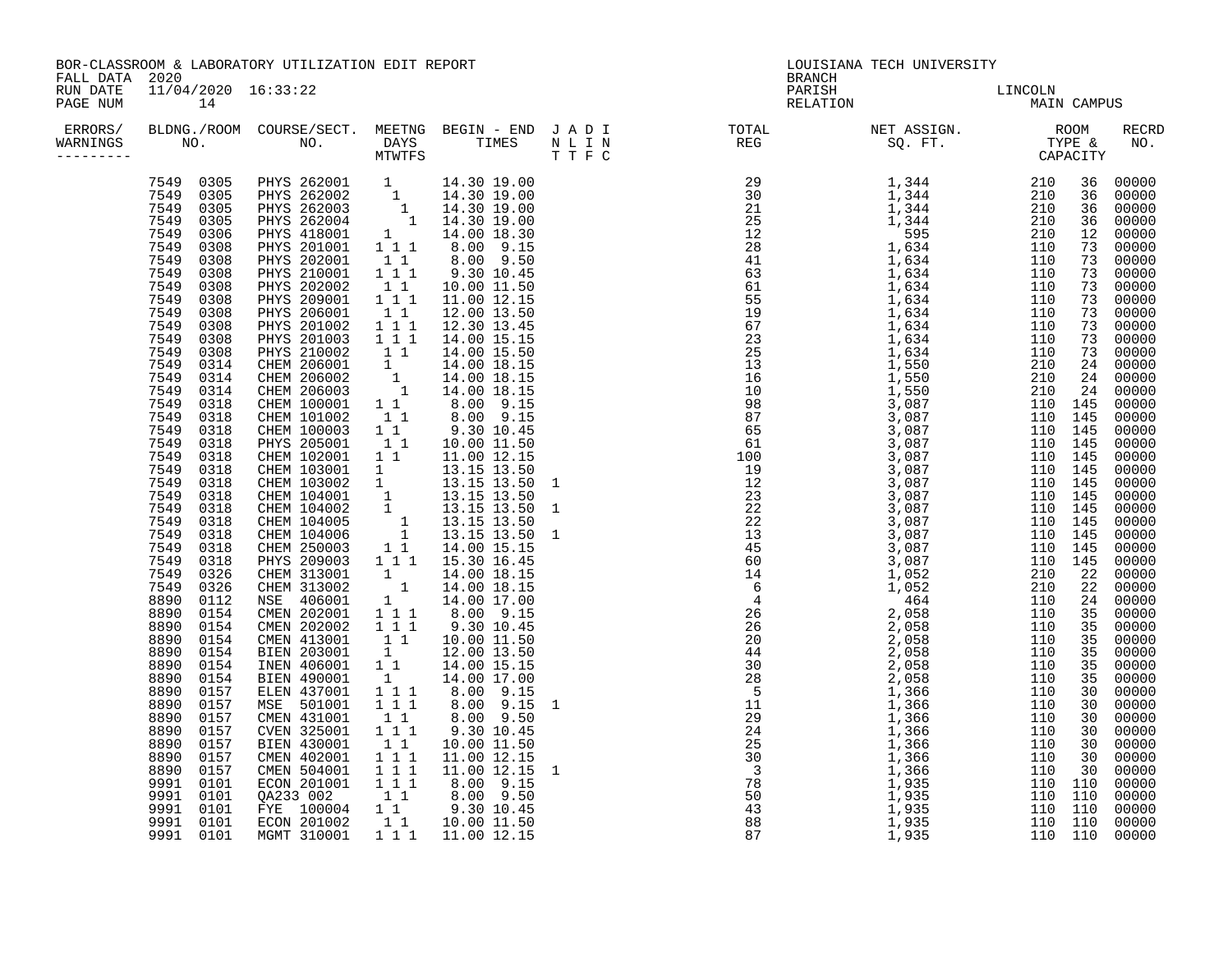| BOR-CLASSROOM & LABORATORY UTILIZATION EDIT REPORT<br>FALL DATA 2020 |                                                                                                                                                                                                                                                                                                                                                                                                                                                                                                                                                                                                                                                                        |                                                                                                                                                                                                                                                                                                                                                                                                                                                                                                                                                                                                                                                                                                                                                                                                                                                                                                                                              |                                                                                                                                                                                                                                                                                    |                                                                                                                                                                                                                                                                                                                                                                                                                                                                                                                                                                                                                                                                                                                                                                                                                                                                                                                                                                                                                                                                                                                                                                                                                                                                                                                                                                                                      |  | <b>BRANCH</b>                                                                                                                                                                                                                                                                                                                                                                                                                    | LOUISIANA TECH UNIVERSITY |  |              |
|----------------------------------------------------------------------|------------------------------------------------------------------------------------------------------------------------------------------------------------------------------------------------------------------------------------------------------------------------------------------------------------------------------------------------------------------------------------------------------------------------------------------------------------------------------------------------------------------------------------------------------------------------------------------------------------------------------------------------------------------------|----------------------------------------------------------------------------------------------------------------------------------------------------------------------------------------------------------------------------------------------------------------------------------------------------------------------------------------------------------------------------------------------------------------------------------------------------------------------------------------------------------------------------------------------------------------------------------------------------------------------------------------------------------------------------------------------------------------------------------------------------------------------------------------------------------------------------------------------------------------------------------------------------------------------------------------------|------------------------------------------------------------------------------------------------------------------------------------------------------------------------------------------------------------------------------------------------------------------------------------|------------------------------------------------------------------------------------------------------------------------------------------------------------------------------------------------------------------------------------------------------------------------------------------------------------------------------------------------------------------------------------------------------------------------------------------------------------------------------------------------------------------------------------------------------------------------------------------------------------------------------------------------------------------------------------------------------------------------------------------------------------------------------------------------------------------------------------------------------------------------------------------------------------------------------------------------------------------------------------------------------------------------------------------------------------------------------------------------------------------------------------------------------------------------------------------------------------------------------------------------------------------------------------------------------------------------------------------------------------------------------------------------------|--|----------------------------------------------------------------------------------------------------------------------------------------------------------------------------------------------------------------------------------------------------------------------------------------------------------------------------------------------------------------------------------------------------------------------------------|---------------------------|--|--------------|
| RUN DATE<br>PAGE NUM                                                 | 11/04/2020 16:33:22<br>15                                                                                                                                                                                                                                                                                                                                                                                                                                                                                                                                                                                                                                              |                                                                                                                                                                                                                                                                                                                                                                                                                                                                                                                                                                                                                                                                                                                                                                                                                                                                                                                                              |                                                                                                                                                                                                                                                                                    |                                                                                                                                                                                                                                                                                                                                                                                                                                                                                                                                                                                                                                                                                                                                                                                                                                                                                                                                                                                                                                                                                                                                                                                                                                                                                                                                                                                                      |  | PARISH<br>RELATION                                                                                                                                                                                                                                                                                                                                                                                                               | LINCOLN<br>MAIN CAMPUS    |  |              |
| ERRORS/<br>WARNINGS<br>--------                                      |                                                                                                                                                                                                                                                                                                                                                                                                                                                                                                                                                                                                                                                                        |                                                                                                                                                                                                                                                                                                                                                                                                                                                                                                                                                                                                                                                                                                                                                                                                                                                                                                                                              |                                                                                                                                                                                                                                                                                    |                                                                                                                                                                                                                                                                                                                                                                                                                                                                                                                                                                                                                                                                                                                                                                                                                                                                                                                                                                                                                                                                                                                                                                                                                                                                                                                                                                                                      |  | BLDNG./ROOM COURSE/SECT. MEETNG BEGIN – END JADI TOTAL METASSIGN. NET ASSIGN. NOOM RECRE<br>NO. NO. DAYS TIMES NLIN REG SQ.FT. TYPE & NO.<br>MTWTFS TTFC                                                                                                                                                                                                                                                                         |                           |  | <b>RECRD</b> |
|                                                                      | 9991 0101<br>9991 0101<br>9991 0101<br>9991 0101<br>9991 0101<br>9991 0101<br>9991 0105<br>9991 0105<br>9991 0105<br>9991 0105<br>9991 0106<br>9991 0106<br>9991 0106<br>9991 0107<br>9991 0107<br>9991 0107<br>9991 0109<br>9991 0109<br>9991 0109<br>9991 0109<br>9991 0111<br>9991 0111<br>9991 0111<br>9991 0111<br>9991 0111<br>9991 0121<br>9991 0121<br>9991 0121<br>9991 0121<br>9991 0121<br>9991 0121<br>9991 0121<br>9991 0121<br>9991 0121<br>9991 0122<br>9991 0126<br>9991 0126<br>9991 0126<br>9991 0126<br>9991 0126<br>9991 0126<br>9991 0126<br>9991 0126<br>9991 0126<br>9991 0126<br>9991 0126<br>9991 0219<br>9991 0219<br>9991 0219<br>9991 0219 | $\begin{array}{cccccc} 9991 & 0101 & \text{ACT} & 307001 & 1 & 1 & 12.00 & 13.50 \\ 9991 & 0101 & \text{FINC} & 318001 & 1 & 1 & 1 & 12.30 & 13.45 \end{array}$<br>2 233 001 11<br>ECON 202001 11<br>MKTG 300051 11<br>BLAW 410051 1<br>BLAW 510051<br>CIS 510001<br>ACCT 202002<br>FYE 100045<br>04625 001 11<br>CIS 125003 11<br>CIS 125004 11<br>CIS 125005 11<br>MGMT 340002<br>CIS 444001<br>FINC 443051<br>ECON 350001<br>ECON 418001<br>CIS 125006<br>FYE 100001<br>MKTG 473001<br>MKTG 390001<br>MGMT 474001<br>CIS 450001<br>MGMT 340051<br>HNRS 211H01<br><b>HNRS 100H05</b><br>FYE 100002<br>MGMT 340001<br>ECON 485001<br>FYE 100003<br>MKTG 420001<br>MGMT 485051<br>MGMT 415051<br>FINC 490001<br>ECON 202002<br>MGMT 370001<br>ACCT 202001<br>MGMT 333002<br>MGMT 310002<br>MKTG 365001<br>ACCT 201003<br>ACCT 505001<br>ACCT 202051<br>MGMT 476051<br>ACCT 202052<br>MKTG 307001<br>MKTG 482001<br>ACCT 308001<br>CIS 323001 | $\frac{1}{1}$<br>$1\quad1$<br>$1\bar{1}$<br>$1\quad1$<br>$1\quad1$<br>$1\quad1$<br>$1\quad1$<br>$1\quad1$<br>$1\quad1$<br>$1\quad1$<br>11<br>$1\quad1$<br>11<br>$1\quad1$<br>11<br>$1\quad1$<br>$\begin{array}{rrrr} & \overline{1} & \overline{1} & 1 \\ & 1 & 1 & 1 \end{array}$ | 16.00 17.50<br>$1 \t1 \t2 \t8.00 \t9.15$<br>1 1 8.00 9.50<br>$8.00 - 9.50$<br>10.00 11.50<br>14.00 15.50<br>$\begin{array}{cccc} 1 & 1 & 1 & 0.0 & 9.50 \ 1 & 1 & 1 & 12.00 & 13.50 \ 1 & 1 & 17.00 & 20.45 \ 1 & 1 & 8.00 & 9.50 \ 1 & 1 & 10.00 & 11.50 \ 1 & 1 & 10.00 & 11.50 \end{array}$<br>1 1 1 11.00 12.15<br>10.00 11.50<br>12.00 13.50<br>1 1 1 14.00 15.50<br>1 1 1 14.00 15.50<br>$\overline{1}$ $\overline{1}$ $\overline{1}$ $\overline{9}$ $\overline{1}$ $\overline{0}$ $\overline{1}$ $\overline{0}$ $\overline{1}$ $\overline{0}$ $\overline{1}$ $\overline{0}$ $\overline{1}$ $\overline{0}$ $\overline{1}$ $\overline{0}$ $\overline{1}$ $\overline{0}$ $\overline{1}$ $\overline{0}$ $\overline{1}$ $\overline{0}$ $\overline{1}$ $\overline{0}$ $\overline{$<br>10.00 11.15<br>$\begin{array}{rrrr} 1 & 1 & 12.00 & 13.50 \\ 1 & 1 & 1 & 12.30 & 13.45 \end{array}$<br>$\begin{bmatrix} 1 & 1 & 14.00 & 15.50 \\ 1 & 1 & 16.00 & 17.50 \end{bmatrix}$<br>$\begin{array}{rrrr} 1 & 1 & 18.00 & 19.50 \ 1 & 1 & 13.00 & 13.50 \ 1 & 1 & 1 & 8.00 & 9.15 \ 1 & 1 & 1 & 9.30 & 10.45 \end{array}$<br>1 1 1 11.00 12.15<br>$\begin{bmatrix} 1 & 1 & 12.00 & 13.50 \\ 1 & 1 & 12.30 & 13.45 \end{bmatrix}$<br>14.00 15.50<br>16.00 17.50<br>$\begin{array}{cccc} 1 & 1 & 1 & 8.00 & 9.15 \\ 1 & 1 & 1 & 9.30 & 10.45 \\ 1 & 1 & 10.00 & 11.50 \\ 1 & 1 & 12.00 & 13.50 \end{array}$ |  | $\begin{bmatrix} \textbf{1} & \textbf{1} & \textbf{1} & \textbf{1} & \textbf{1} & \textbf{1} & \textbf{1} & \textbf{1} & \textbf{1} & \textbf{1} & \textbf{1} & \textbf{1} & \textbf{1} & \textbf{1} & \textbf{1} & \textbf{1} & \textbf{1} & \textbf{1} & \textbf{1} & \textbf{1} & \textbf{1} & \textbf{1} & \textbf{1} & \textbf{1} & \textbf{1} & \textbf{1} & \textbf{1} & \textbf{1} & \textbf{1} & \textbf{1} & \textbf{$ |                           |  |              |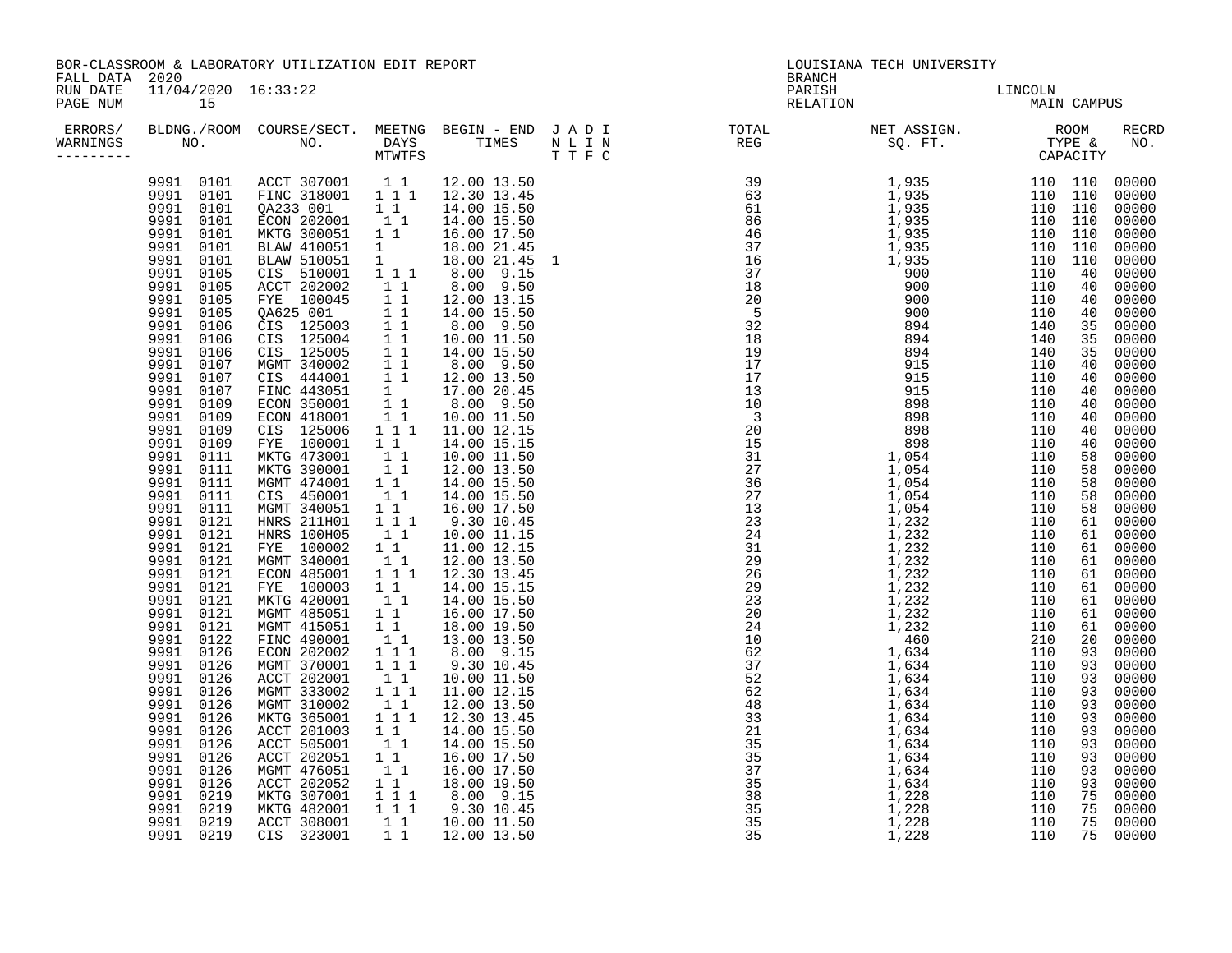| BOR-CLASSROOM & LABORATORY UTILIZATION EDIT REPORT<br>FALL DATA 2020 |                                                                                                                                                                                                                                                                                                                                                                                                                                                                                                                                                                                                                                                                                                                                                        |                                                                                                                                                                                                                                                                                                                                                                                                                                                                                                                                                                                                                                                                                                                                                                                                                                                                                           |                                                                                                                                                                                                                                                         |                                                                                                                                                                                                                                                                                                                                                                                                                                                                                                                                                                                                                                                                                                                                                                                                                                                                                                                                                                                                                                                                                                                                                                                                                                                                                                                                                                                                                                                                                                                                                                                                                                                                                                             |  | <b>BRANCH</b>      | LOUISIANA TECH UNIVERSITY |  |       |
|----------------------------------------------------------------------|--------------------------------------------------------------------------------------------------------------------------------------------------------------------------------------------------------------------------------------------------------------------------------------------------------------------------------------------------------------------------------------------------------------------------------------------------------------------------------------------------------------------------------------------------------------------------------------------------------------------------------------------------------------------------------------------------------------------------------------------------------|-------------------------------------------------------------------------------------------------------------------------------------------------------------------------------------------------------------------------------------------------------------------------------------------------------------------------------------------------------------------------------------------------------------------------------------------------------------------------------------------------------------------------------------------------------------------------------------------------------------------------------------------------------------------------------------------------------------------------------------------------------------------------------------------------------------------------------------------------------------------------------------------|---------------------------------------------------------------------------------------------------------------------------------------------------------------------------------------------------------------------------------------------------------|-------------------------------------------------------------------------------------------------------------------------------------------------------------------------------------------------------------------------------------------------------------------------------------------------------------------------------------------------------------------------------------------------------------------------------------------------------------------------------------------------------------------------------------------------------------------------------------------------------------------------------------------------------------------------------------------------------------------------------------------------------------------------------------------------------------------------------------------------------------------------------------------------------------------------------------------------------------------------------------------------------------------------------------------------------------------------------------------------------------------------------------------------------------------------------------------------------------------------------------------------------------------------------------------------------------------------------------------------------------------------------------------------------------------------------------------------------------------------------------------------------------------------------------------------------------------------------------------------------------------------------------------------------------------------------------------------------------|--|--------------------|---------------------------|--|-------|
| RUN DATE<br>PAGE NUM                                                 | 11/04/2020 16:33:22<br>16                                                                                                                                                                                                                                                                                                                                                                                                                                                                                                                                                                                                                                                                                                                              |                                                                                                                                                                                                                                                                                                                                                                                                                                                                                                                                                                                                                                                                                                                                                                                                                                                                                           |                                                                                                                                                                                                                                                         |                                                                                                                                                                                                                                                                                                                                                                                                                                                                                                                                                                                                                                                                                                                                                                                                                                                                                                                                                                                                                                                                                                                                                                                                                                                                                                                                                                                                                                                                                                                                                                                                                                                                                                             |  | PARISH<br>RELATION | LINCOLN<br>MAIN CAMPUS    |  |       |
| ERRORS/<br>WARNINGS<br>--------                                      |                                                                                                                                                                                                                                                                                                                                                                                                                                                                                                                                                                                                                                                                                                                                                        |                                                                                                                                                                                                                                                                                                                                                                                                                                                                                                                                                                                                                                                                                                                                                                                                                                                                                           |                                                                                                                                                                                                                                                         |                                                                                                                                                                                                                                                                                                                                                                                                                                                                                                                                                                                                                                                                                                                                                                                                                                                                                                                                                                                                                                                                                                                                                                                                                                                                                                                                                                                                                                                                                                                                                                                                                                                                                                             |  |                    |                           |  | RECRD |
|                                                                      | 9991<br>0221<br>9991<br>0221<br>9991<br>0221<br>9991<br>0221<br>0221<br>9991<br>9991<br>0221<br>9991<br>0221<br>9991<br>0221<br>9991<br>0221<br>9991<br>0221<br>9991<br>0221<br>9991<br>0226<br>9991<br>0226<br>9991<br>0226<br>0226<br>9991<br>9991<br>0227<br>9991<br>0369<br>9991 0369<br>9991<br>0369<br>9991<br>0369<br>9991<br>0369<br>9998<br>0106<br>9998<br>0106<br>9998<br>0107<br>9998<br>0109<br>9998<br>0109<br>9998<br>0109<br>9998<br>0109<br>9998<br>0109<br>9998<br>0113<br>0113<br>9998<br>9998<br>0113<br>9998<br>0113<br>9998<br>0113<br>9998<br>0113<br>9998<br>0113<br>9998<br>0206<br>9998<br>0206<br>9998<br>0206<br>9998<br>0206<br>9998<br>0206<br>9998<br>0206<br>9998<br>0213<br>9998<br>0213<br>9998<br>0213<br>9998 0213 | 9991 0219 CIS 421001 1 1 14.00 15.50<br>9991 0219 CIS 521001 1 1 14.00 15.50 1<br>9991 0221 CIS 125001 1 1 1 8.00 9.15<br>9991 0221 MGMT 333001 1 1 8.00 9.50<br>CIS 125H01<br>FINC 318002<br>FYE 100005<br>ECON 312001<br>CIS 485001<br>FYE 100054<br>ACCT 414001<br>ACCT 514001<br>CIS 125051<br>BUSN 495051<br>CIS 125052<br>MGMT 637001<br>BUSN 495002<br>ECON 620001<br>BUSN 495001<br>ECON 215001<br>BUSN 600001<br>CIS 423001<br>CIS 523001<br>CIS 645001<br>ENTR 402001<br>BISC 255002<br>FYE 100016<br>FYE 100038<br>INEN 300002<br>FYE 100028<br>FYE 100026<br>FYE 100030<br>CMEN 425001<br><b>BLAW 255001</b><br>POLS 302001<br><b>BUSN 320001</b><br>FYE 100027<br>CIS 310002<br><b>POLS 201002</b><br><b>BLAW 255051</b><br>COMM 101023<br>COMM 101010<br>HNRS 100H04<br>COMM 101024<br>FYE 100041<br>COMM 101019<br>FYE 100048<br>MUGN 290001<br>ELEN 242001<br>ELEN 242002 | 11<br>11<br>1 1<br>$\mathbf{1}$<br>$\begin{bmatrix} 1 \\ 1 \\ 1 \end{bmatrix}$<br>$1\quad1$<br>$\begin{bmatrix} 1 \\ 1 \end{bmatrix}$<br>11<br>$1\quad1$<br>$1\quad1$<br>11<br>$1\quad1$<br>$1\quad1$<br>$\begin{smallmatrix}1&1\\1&1\end{smallmatrix}$ | $\begin{array}{cccc} 1&1& &0.100& &1.145\\ 1&1& &10.00& 11.50\\ 1&1& &11.00& 12.15 \end{array}$<br>$\begin{array}{rrrr} 1 & 1 & 100 & 12.15 \\ 1 & 1 & 12.00 & 13.50 \\ 1 & 1 & 12.30 & 13.45 \end{array}$<br>14.00 15.15<br>14.00 15.50<br>$\begin{array}{cccc} 1 & 1 & 14 & 00 & 15 & 50 \\ 1 & 1 & 14 & 00 & 15 & 50 \\ 1 & 1 & 16 & 00 & 17 & 50 \\ 1 & 1 & 16 & 00 & 17 & 50 \\ \end{array}$<br>14.00 15.50 1<br>18.00 19.50<br>8.30 12.30<br>1 1 1 11.00 12.15<br>$11$ 14.00 15.50<br>$11$ 14.00 15.50<br>$11$ 14.00 12.15<br>9.30 10.45<br>10.00 11.50<br>$10.00$ $11.50$ 1<br>$11.00$ 15.00<br>14.00 17.00<br>$\begin{matrix} 1 \\ 1 \\ 1 \end{matrix}$ $\begin{matrix} 1 \\ 1 \\ 1 \end{matrix}$ $\begin{matrix} 1 \\ 1 \\ 1 \\ 1 \end{matrix}$ $\begin{matrix} 1 \\ 1 \\ 1 \\ 1 \end{matrix}$ $\begin{matrix} 1 \\ 1 \\ 1 \\ 1 \end{matrix}$ $\begin{matrix} 0 \\ 1 \\ 1 \\ 1 \end{matrix}$ $\begin{matrix} 1 \\ 1 \\ 1 \\ 1 \end{matrix}$ $\begin{matrix} 1 \\ 1 \\ 1 \\ 1 \end{matrix}$<br>10.00 11.15<br>$\begin{array}{cccc} 1 & 1 & 10.00 & 11.15 \ 1 & 1 & 8.00 & 9.15 \ 1 & 1 & 9.30 & 10.45 \ 1 & 1 & 11.00 & 12.15 \ 1 & 1 & 12.00 & 13.15 \ 1 & 1 & 14.00 & 15.15 \ 1 & 1 & 8.00 & 9.15 \end{array}$<br>$\begin{array}{rrrr} 1 & 1 & 10.00 & 11.50 \\ 1 & 1 & 11.00 & 12.15 \\ 1 & 1 & 12.30 & 13.45 \end{array}$<br>14.00 15.50<br>14.00 15.50<br>18.00 19.50<br>$\begin{array}{rrrr} 1 & 1 & 1 & 8.00 & 9.15 \\ 1 & 1 & 10.00 & 11.50 \end{array}$<br>11.00 12.15<br>$\overline{1}$ $\overline{1}$ 1 12.30 13.45<br>14.00 15.15<br>$\begin{bmatrix} 1 & 1 & 14.00 & 15.50 \ 1 & 1 & 8.00 & 9.15 \ 1 & 1 & 9.30 & 10.45 \ 1 & 1 & 10.00 & 11.15 \ 1 & 1 & 10.00 & 11.15 \end{bmatrix}$ |  |                    |                           |  |       |
|                                                                      | 9998 0213                                                                                                                                                                                                                                                                                                                                                                                                                                                                                                                                                                                                                                                                                                                                              | FYE 100029                                                                                                                                                                                                                                                                                                                                                                                                                                                                                                                                                                                                                                                                                                                                                                                                                                                                                | $1\quad1$                                                                                                                                                                                                                                               | $11.00$ $12.15$                                                                                                                                                                                                                                                                                                                                                                                                                                                                                                                                                                                                                                                                                                                                                                                                                                                                                                                                                                                                                                                                                                                                                                                                                                                                                                                                                                                                                                                                                                                                                                                                                                                                                             |  |                    |                           |  |       |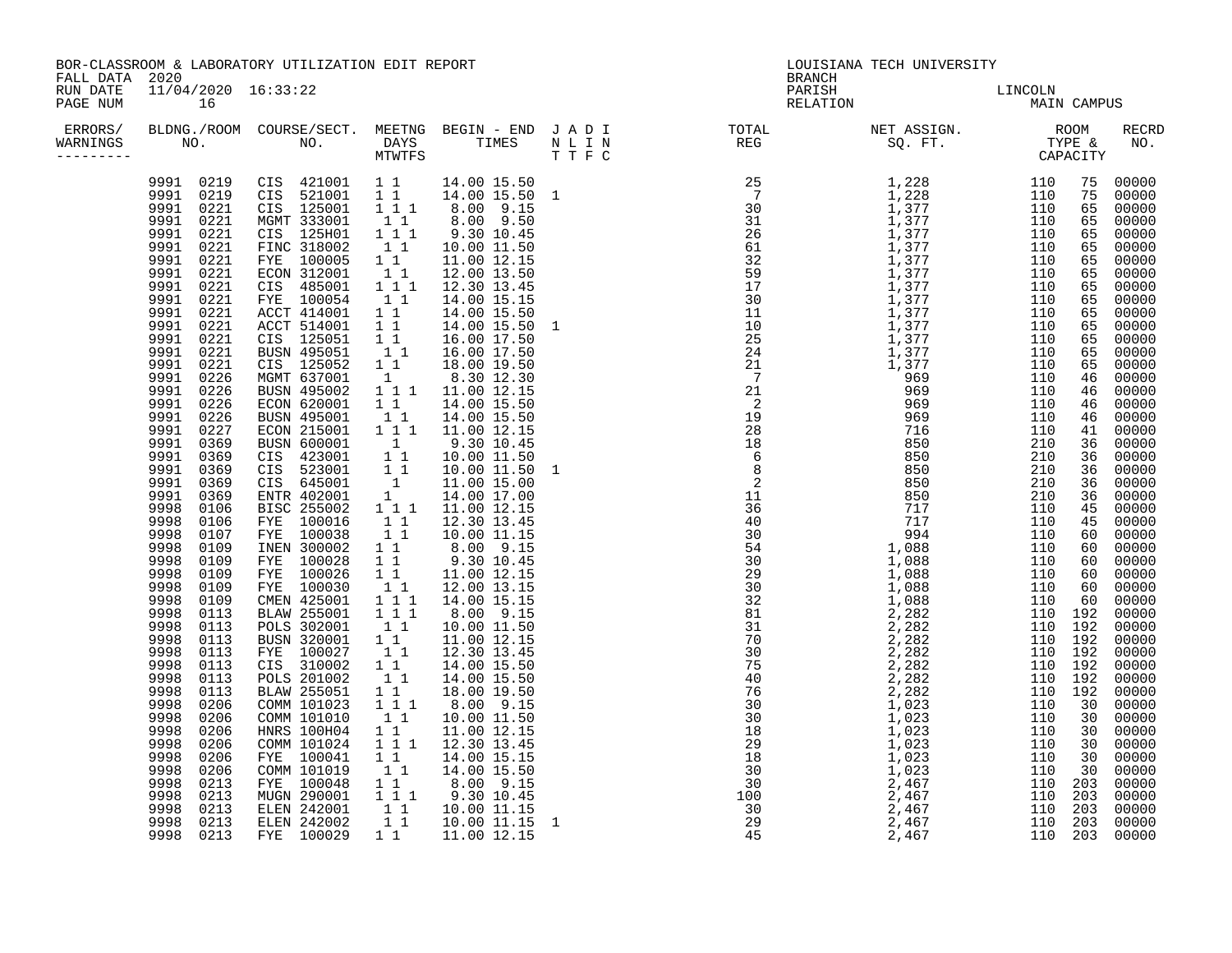| FALL DATA                         | 2020                                                                                                                                                                                                                                                                                                                                                                                                                                                                                                                         | BOR-CLASSROOM & LABORATORY UTILIZATION EDIT REPORT                                                                                                                                                                                                                                                                                                                                                                                                                                          |                                                                                                                                                                                                                                                                                                                                                                                |                                                                                                                                                                                                                                                                                                                                                                                                                                                                                |                                            |                                                                                                                                                                                                                                                                                                                                                                                                                                                                                         | LOUISIANA TECH UNIVERSITY<br><b>BRANCH</b>                                                                                                                                                                                                                                               |                                                                                                                                                                                                                              |                                                                                                                                                                                               |                                                                                                                                                                                                                                                                                              |
|-----------------------------------|------------------------------------------------------------------------------------------------------------------------------------------------------------------------------------------------------------------------------------------------------------------------------------------------------------------------------------------------------------------------------------------------------------------------------------------------------------------------------------------------------------------------------|---------------------------------------------------------------------------------------------------------------------------------------------------------------------------------------------------------------------------------------------------------------------------------------------------------------------------------------------------------------------------------------------------------------------------------------------------------------------------------------------|--------------------------------------------------------------------------------------------------------------------------------------------------------------------------------------------------------------------------------------------------------------------------------------------------------------------------------------------------------------------------------|--------------------------------------------------------------------------------------------------------------------------------------------------------------------------------------------------------------------------------------------------------------------------------------------------------------------------------------------------------------------------------------------------------------------------------------------------------------------------------|--------------------------------------------|-----------------------------------------------------------------------------------------------------------------------------------------------------------------------------------------------------------------------------------------------------------------------------------------------------------------------------------------------------------------------------------------------------------------------------------------------------------------------------------------|------------------------------------------------------------------------------------------------------------------------------------------------------------------------------------------------------------------------------------------------------------------------------------------|------------------------------------------------------------------------------------------------------------------------------------------------------------------------------------------------------------------------------|-----------------------------------------------------------------------------------------------------------------------------------------------------------------------------------------------|----------------------------------------------------------------------------------------------------------------------------------------------------------------------------------------------------------------------------------------------------------------------------------------------|
| RUN DATE<br>PAGE NUM              | $11/04/2020$ $16:33:22$<br>17                                                                                                                                                                                                                                                                                                                                                                                                                                                                                                |                                                                                                                                                                                                                                                                                                                                                                                                                                                                                             |                                                                                                                                                                                                                                                                                                                                                                                |                                                                                                                                                                                                                                                                                                                                                                                                                                                                                |                                            |                                                                                                                                                                                                                                                                                                                                                                                                                                                                                         | PARISH<br>RELATION                                                                                                                                                                                                                                                                       | LINCOLN                                                                                                                                                                                                                      | <b>MAIN CAMPUS</b>                                                                                                                                                                            |                                                                                                                                                                                                                                                                                              |
| ERRORS/<br>WARNINGS<br>---------- | BLDNG./ROOM<br>NO.                                                                                                                                                                                                                                                                                                                                                                                                                                                                                                           | COURSE/SECT.<br>NO.                                                                                                                                                                                                                                                                                                                                                                                                                                                                         | <b>DAYS</b><br><b>MTWTFS</b>                                                                                                                                                                                                                                                                                                                                                   | TIMES                                                                                                                                                                                                                                                                                                                                                                                                                                                                          | MEETNG BEGIN - END J A D I<br>NLIN<br>TTFC | TOTAL<br>REG                                                                                                                                                                                                                                                                                                                                                                                                                                                                            | NET ASSIGN.<br>SO. FT.                                                                                                                                                                                                                                                                   |                                                                                                                                                                                                                              | ROOM<br>TYPE &<br>CAPACITY                                                                                                                                                                    | <b>RECRD</b><br>NO.                                                                                                                                                                                                                                                                          |
|                                   | 0213<br>9998<br>0223<br>9998<br>0223<br>9998<br>9998<br>0223<br>0223<br>9998<br>9998<br>0223<br>9998<br>0223<br>0223<br>9998<br>0223<br>9998<br>9998<br>0223<br>9998<br>0224<br>9998<br>0224<br>0224<br>9998<br>9998<br>0224<br>0224<br>9998<br>9998<br>0224<br>9998<br>0224<br>0225<br>9998<br>0225<br>9998<br>0225<br>9998<br>9998<br>0225<br>0225<br>9998<br>9998<br>0225<br>0225<br>9998<br>9998<br>0305<br>9998<br>0305<br>9998<br>0310<br>9998<br>0310<br>9998<br>0310<br>9998<br>0310<br>9998<br>0310<br>9998<br>0310 | ACCT 201002<br>COMM 101022<br>COMM 101015<br>COMM 101002<br>COMM 101H02<br>COMM 101006<br>FYE 100052<br>COMM 101008<br>COMM 101012<br>COMM 101013<br>COMM 101001<br>COMM 101003<br>COMM 101017<br>COMM 101H04<br>COMM 101007<br>COMM 101011<br>COMM 101018<br>COMM 101004<br>COMM 101H01<br>COMM 101H05<br>COMM 101016<br>COMM 101005<br>COMM 101009<br>COMM 101014<br>PRAV 223001<br>PRAV 414001<br>PRAV 239001<br>PRAV 490001<br>PRAV 495001<br>PRAV 200001<br>PRAV 101001<br>PRAV 340001 | 1 1<br>111<br>1 1<br>111<br>11<br>111<br>11<br>1 1 1<br>1 1 1<br>1 1 1<br>$\overline{1}$ $\overline{1}$ $\overline{1}$<br>$\overline{1}$ $\overline{1}$<br>$1\quad1$<br>111<br>$\begin{array}{ccc} 1&1&1\\ 1&1&1 \end{array}$<br>$1\quad1$<br>111<br>11<br>111<br>11<br>1 1 1<br>1 1 1<br>11<br>$1\quad1$<br>$1\quad1$<br>1 1 1<br>111<br>$1\quad1$<br>111<br>$1\quad1$<br>111 | 12.00 13.50<br>8.00 9.15<br>8.00 9.50<br>9.30 10.45<br>10.00 11.50<br>11.00 12.15<br>12.00 13.15<br>12.30 13.45<br>14.00 15.15<br>15.30 16.45<br>8.00 9.15<br>9.30 10.45<br>10.00 11.50<br>11.00 12.15<br>12.30 13.45<br>14.00 15.15<br>14.00 15.50<br>8.00 9.15<br>8.00 9.50<br>$9.30$ 10.45<br>10.00 11.50<br>11.00 12.15<br>12.30 13.45<br>14.00 15.50<br>10.00 11.50<br>14.00 15.50<br>8.00 9.15<br>9.30 10.45<br>10.00 11.50<br>11.00 12.15<br>12.00 13.50<br>12.30 13.45 |                                            | $\begin{array}{cccccccc} \cdot & \frac{1}{2} & \frac{1}{2} & \frac{1}{2} & \frac{1}{2} & \frac{1}{2} & \frac{1}{2} & \frac{1}{2} & \frac{1}{2} & \frac{1}{2} & \frac{1}{2} & \frac{1}{2} & \frac{1}{2} & \frac{1}{2} & \frac{1}{2} & \frac{1}{2} & \frac{1}{2} & \frac{1}{2} & \frac{1}{2} & \frac{1}{2} & \frac{1}{2} & \frac{1}{2} & \frac{1}{2} & \frac{1}{2} & \frac{1}{2} & \frac{1}{2} & \frac{1}{2} & \$<br>30<br>23<br>30<br>$\begin{array}{c} 26 \\ 14 \end{array}$<br>37 — 10 | 2,467<br>1,025<br>1,025<br>1,025<br>1,025<br>1,025<br>1,025<br>1,025<br>1,025<br>1,025<br>1,119<br>1,119<br>1,119<br>1,119<br>1,119<br>1,119<br>1,119<br>1,059<br>1,059<br>1,059<br>1,059<br>1,059<br>1,059<br>1,059<br>732<br>732<br>1,342<br>1,342<br>1,342<br>1,342<br>1,342<br>1,342 | 110<br>110<br>110<br>110<br>110<br>110<br>110<br>110<br>110<br>110<br>110<br>110<br>110<br>110<br>110<br>110<br>110<br>110<br>110<br>110<br>110<br>110<br>110<br>110<br>110<br>110<br>110<br>110<br>110<br>110<br>110<br>110 | 203<br>30<br>30<br>30<br>30<br>30<br>30<br>30<br>30<br>30<br>30<br>30<br>30<br>30<br>30<br>30<br>30<br>30<br>30<br>30<br>30<br>30<br>30<br>30<br>30<br>30<br>39<br>39<br>39<br>39<br>39<br>39 | 00000<br>00000<br>00000<br>00000<br>00000<br>00000<br>00000<br>00000<br>00000<br>00000<br>00000<br>00000<br>00000<br>00000<br>00000<br>00000<br>00000<br>00000<br>00000<br>00000<br>00000<br>00000<br>00000<br>00000<br>00000<br>00000<br>00000<br>00000<br>00000<br>00000<br>00000<br>00000 |
|                                   | 0310<br>9998                                                                                                                                                                                                                                                                                                                                                                                                                                                                                                                 | PRAV 240001                                                                                                                                                                                                                                                                                                                                                                                                                                                                                 | $1\quad1$                                                                                                                                                                                                                                                                                                                                                                      | 14.00 15.50                                                                                                                                                                                                                                                                                                                                                                                                                                                                    |                                            |                                                                                                                                                                                                                                                                                                                                                                                                                                                                                         | 1,342                                                                                                                                                                                                                                                                                    | 110                                                                                                                                                                                                                          | 39                                                                                                                                                                                            | 00000                                                                                                                                                                                                                                                                                        |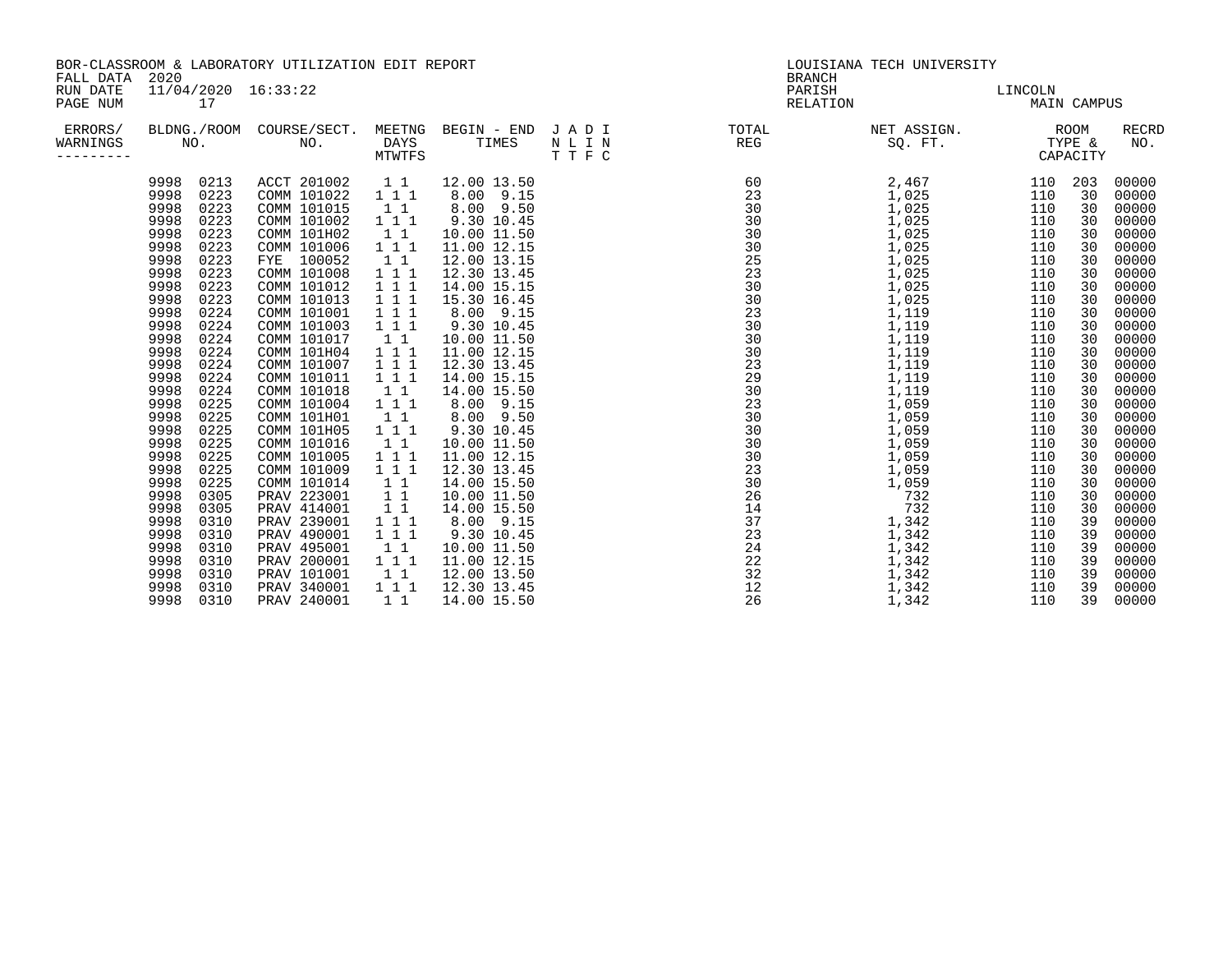BOR-CLASSROOM & LABORATORY UTILIZATION EDIT REPORT **Example 2011 STATE CONSTANT LOUISIAN** TECH UNIVERSITY FALL DATA 2020 RUN DATE 11/04/2020 16:33:22

| DESCRIPTION AND SUMMARY OF ERRORS & WARNINGS                                                                                                                                                                                                                                           |                  |
|----------------------------------------------------------------------------------------------------------------------------------------------------------------------------------------------------------------------------------------------------------------------------------------|------------------|
| - CLASS AND LABORATORY UTILIZATION FILE DOES NOT MATCH WITH BLDGS AND ROOMS FILE. $-$ - - - - - - - - - - - -<br>$1 = ERROR$<br>THE ROOM, BUILDING, AND CLASS FILES MUST ALL MATCH. IF THE ROOM NUMBER ON THE UTILIZATION IS CORRECT,<br>THE ROOM SHOULD TO BE ADDED TO THE ROOM FILE. |                  |
| - THERE SHOULD BE AT LEAST ONE ENTRY IN THE DAYS-OF-WEEK-COURSE-MEETS FIELD. - - - - - - - - - - - - - - - -<br>$2 = ERROR$                                                                                                                                                            |                  |
| - BEGIN-END-TIME FIELDS MUST BE BETWEEN 06.00 AND 23.00 $- - - - - - - - - - - - - - - - - - - - - - - - - - -$<br>$3 = ERROR$                                                                                                                                                         |                  |
|                                                                                                                                                                                                                                                                                        |                  |
| - ROOM TYPE INVALID FOR TEACHING CLASS, CLASSES CANNOT BE SCHEDULED IN ROOMS DESIGNATED AS - - - - - - - - -<br>$5 =$ ERROR<br>CIRCULATION, CUSTODIAL OR MECHANICAL.                                                                                                                   |                  |
| 7 = ERROR - THE TOTAL REGISTRANTS FIELD MUST NOT BE BLANK OR ZEROS ---------------------------                                                                                                                                                                                         |                  |
| 8 = WARNING - EXCEEDS THE CAPACITY OF THE ROOM BY 50% (IF THIS IS A JOINT CLASS ITS REGISTRANTS ARE INCLUDED). - - - - -<br>PLEASE CHECK THE CAPACITY OF THE ROOM AS IT APPEARS ON THE ROOM FILE.                                                                                      | 18               |
| 9 = WARNING - UNLESS THERE IS A JOINT CLASS, ALTERNATE WEEKS OR INCONSISTENT MEETING TIMES, - - - - - - - - - - - - - - -<br>THERE SHOULD BE NO DUPLICATES.                                                                                                                            |                  |
| $------$ TOTALS $---$                                                                                                                                                                                                                                                                  |                  |
| TOTAL ERRORS                                                                                                                                                                                                                                                                           |                  |
| TOTAL WARNINGS                                                                                                                                                                                                                                                                         | 20               |
| TOTAL NUMBER OF RECORDS ACCEPTED FOR SPACE UTILIZATION COMPUTATION<br>NUMBER OF ALTERATE WEEKS RECORDS                                                                                                                                                                                 | 849<br>809<br>97 |

NUMBER OF INCONSISTENT RECORDS 38

NUMBER OF DIFFERENT TIMES RECORDS - - - - - - - - - - - - - - - - - - - - - - - - - - - - - - - - - - - - - - - - - - -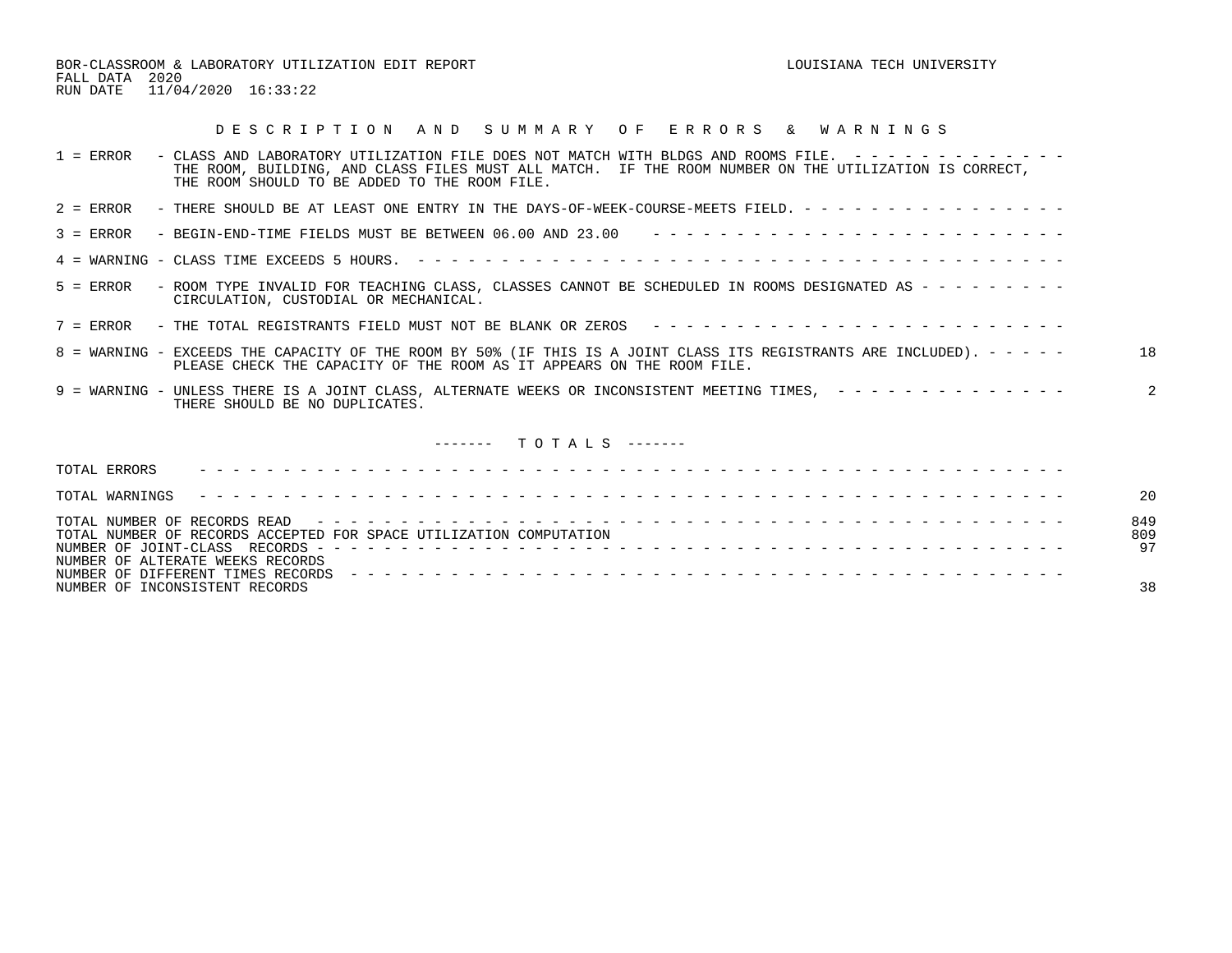| SPACE UTILIZATION - SUMMARY PAGE<br>11/04/2020 16:33:22<br>RUN DATE                  |                 | LOUISIANA TECH UNIVERSITY |                 |  |  |  |
|--------------------------------------------------------------------------------------|-----------------|---------------------------|-----------------|--|--|--|
| PAGE NUM<br>$\mathbf{1}$                                                             | DAY USE         | NIGHT USE                 | TOTAL           |  |  |  |
|                                                                                      | $(0600 - 1700)$ | $(1700 - 2300)$           | $(0600 - 2300)$ |  |  |  |
| *CLASSROOM FACILITIES                                                                |                 |                           |                 |  |  |  |
| TOTAL NUMBER OF ROOMS                                                                |                 |                           | 212             |  |  |  |
| TOTAL NUMBER OF STATIONS (CAPACITY)                                                  |                 |                           | 9,333           |  |  |  |
| WEEKLY STUDENT CONTACT HOURS                                                         | 54,279          | 1,478                     | 55,757          |  |  |  |
| WEEKLY TOTAL OF ROOMS AVAILABLE - COUNTED IN HALF HOUR INCREMENTS                    | 19,080          | 10,600                    | 29,680          |  |  |  |
| WEEKLY TOTAL OF ROOMS IN USE - COUNTED IN HALF HOUR INCREMENTS                       | 4,312           | 155                       | 4,467           |  |  |  |
| WEEKLY TOTAL OF STUDENT STATIONS AVAILABLE - COUNTED IN HALF HOUR INCREMENTS         | 839,970         | 466,650                   | 1,306,620       |  |  |  |
| WEEKLY TOTAL OF STATIONS AVAILABLE IN ROOMS IN USE - COUNTED IN HALF HOUR INCREMENTS | 253,157         | 9,523                     | 262,680         |  |  |  |
| WEEKLY TOTAL OF STATIONS IN USE - COUNTED IN HALF HOUR INCREMENTS                    | 108,558         | 2,957                     | 111,515         |  |  |  |
| PERCENT OF ROOMS IN USE TO ROOMS AVAILABLE                                           | 22.6            | 1.5                       | 15.1            |  |  |  |
| PERCENT OF STATIONS IN USE TO STATIONS AVAILABLE                                     | 12.9            | .6                        | 8.5             |  |  |  |
| PERCENT OF STATIONS IN USE TO STATIONS AVAILABLE IN OCCUPIED ROOMS                   | 42.9            | 31.1                      | 42.5            |  |  |  |
|                                                                                      | DAY USE         | NIGHT USE                 | TOTAL           |  |  |  |
| CLASSROOM                                                                            | $(0600 - 1700)$ | $(1700 - 2300)$           | $(0600 - 2300)$ |  |  |  |
| TOTAL NUMBER OF ROOMS                                                                |                 |                           | 196             |  |  |  |
| TOTAL NUMBER OF STATIONS (CAPACITY)                                                  |                 |                           | 8,756           |  |  |  |
| WEEKLY STUDENT CONTACT HOURS                                                         | 51,815          | 1,478                     | 53,294          |  |  |  |
| WEEKLY TOTAL OF ROOMS AVAILABLE - COUNTED IN HALF HOUR INCREMENTS                    | 17,640          | 9,800                     | 27,440          |  |  |  |
| WEEKLY TOTAL OF ROOMS IN USE - COUNTED IN HALF HOUR INCREMENTS                       | 4,106           | 155                       | 4,261           |  |  |  |
| WEEKLY TOTAL OF STUDENT STATIONS AVAILABLE - COUNTED IN HALF HOUR INCREMENTS         | 788,040         | 437,800                   | 1,225,840       |  |  |  |
| WEEKLY TOTAL OF STATIONS AVAILABLE IN ROOMS IN USE - COUNTED IN HALF HOUR INCREMENTS | 244,059         | 9,523                     | 253,582         |  |  |  |
| WEEKLY TOTAL OF STATIONS IN USE - COUNTED IN HALF HOUR INCREMENTS                    | 103,631         | 2,957                     | 106,588         |  |  |  |
| PERCENT OF ROOMS IN USE TO ROOMS AVAILABLE                                           | 23.3            | 1.6                       | 15.5            |  |  |  |
| PERCENT OF STATIONS IN USE TO STATIONS AVAILABLE                                     | 13.2            | .7                        | 8.7             |  |  |  |
| PERCENT OF STATIONS IN USE TO STATIONS AVAILABLE IN OCCUPIED ROOMS                   | 42.5            | 31.1                      | 42.0            |  |  |  |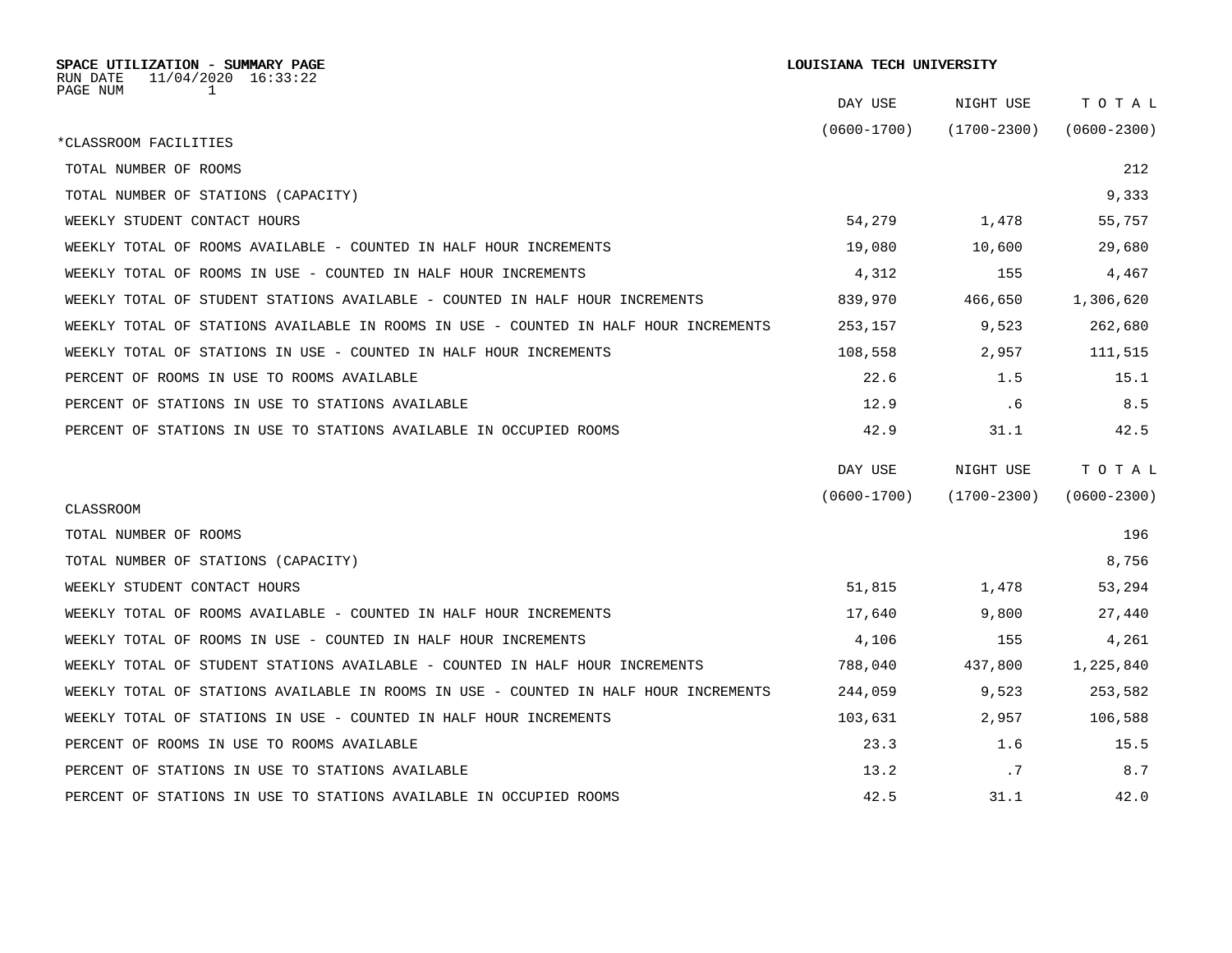| SPACE UTILIZATION - SUMMARY PAGE<br>11/04/2020 16:33:22<br>RUN DATE                  |                 | LOUISIANA TECH UNIVERSITY |                 |  |
|--------------------------------------------------------------------------------------|-----------------|---------------------------|-----------------|--|
| PAGE NUM<br>2                                                                        | DAY USE         | NIGHT USE                 | TOTAL           |  |
| COMPUTER CLASSROOM                                                                   | $(0600 - 1700)$ | $(1700 - 2300)$           | $(0600 - 2300)$ |  |
| TOTAL NUMBER OF ROOMS                                                                |                 |                           | 16              |  |
| TOTAL NUMBER OF STATIONS (CAPACITY)                                                  |                 |                           | 577             |  |
| WEEKLY STUDENT CONTACT HOURS                                                         | 2,463           |                           | 2,463           |  |
| WEEKLY TOTAL OF ROOMS AVAILABLE - COUNTED IN HALF HOUR INCREMENTS                    | 1,440           | 800                       | 2,240           |  |
| WEEKLY TOTAL OF ROOMS IN USE - COUNTED IN HALF HOUR INCREMENTS                       | 206             |                           | 206             |  |
| WEEKLY TOTAL OF STUDENT STATIONS AVAILABLE - COUNTED IN HALF HOUR INCREMENTS         | 51,930          | 28,850                    | 80,780          |  |
| WEEKLY TOTAL OF STATIONS AVAILABLE IN ROOMS IN USE - COUNTED IN HALF HOUR INCREMENTS | 9,098           |                           | 9,098           |  |
| WEEKLY TOTAL OF STATIONS IN USE - COUNTED IN HALF HOUR INCREMENTS                    | 4,927           |                           | 4,927           |  |
| PERCENT OF ROOMS IN USE TO ROOMS AVAILABLE                                           | 14.3            | $\cdot$ 0                 | 9.2             |  |
| PERCENT OF STATIONS IN USE TO STATIONS AVAILABLE                                     | 9.5             | $\cdot$ 0                 | 6.1             |  |
| PERCENT OF STATIONS IN USE TO STATIONS AVAILABLE IN OCCUPIED ROOMS                   | 54.2            | $\cdot$ 0                 | 54.2            |  |
|                                                                                      | DAY USE         | NIGHT USE                 | TOTAL           |  |
| *LABORATORY FACILITIES                                                               | $(0600 - 1700)$ | $(1700 - 2300)$           | $(0600 - 2300)$ |  |
| TOTAL NUMBER OF ROOMS                                                                |                 |                           | 140             |  |
| TOTAL NUMBER OF STATIONS (CAPACITY)                                                  |                 |                           | 2,904           |  |
| WEEKLY STUDENT CONTACT HOURS                                                         | 17,801          | 247                       | 18,048          |  |
| WEEKLY TOTAL OF ROOMS AVAILABLE - COUNTED IN HALF HOUR INCREMENTS                    | 12,600          | 7,000                     | 19,600          |  |
| WEEKLY TOTAL OF ROOMS IN USE - COUNTED IN HALF HOUR INCREMENTS                       | 1,623           | 18                        | 1,641           |  |
| WEEKLY TOTAL OF STUDENT STATIONS AVAILABLE - COUNTED IN HALF HOUR INCREMENTS         | 261,360         | 145,200                   | 406,560         |  |
| WEEKLY TOTAL OF STATIONS AVAILABLE IN ROOMS IN USE - COUNTED IN HALF HOUR INCREMENTS | 59,364          | 1,114                     | 60,478          |  |
| WEEKLY TOTAL OF STATIONS IN USE - COUNTED IN HALF HOUR INCREMENTS                    | 35,603          | 494                       | 36,097          |  |
| PERCENT OF ROOMS IN USE TO ROOMS AVAILABLE                                           | 12.9            | $\cdot$ 3                 | 8.4             |  |
| PERCENT OF STATIONS IN USE TO STATIONS AVAILABLE                                     | 13.6            | $\cdot$ 3                 | 8.9             |  |
| PERCENT OF STATIONS IN USE TO STATIONS AVAILABLE IN OCCUPIED ROOMS                   | 60.0            | 44.3                      | 59.7            |  |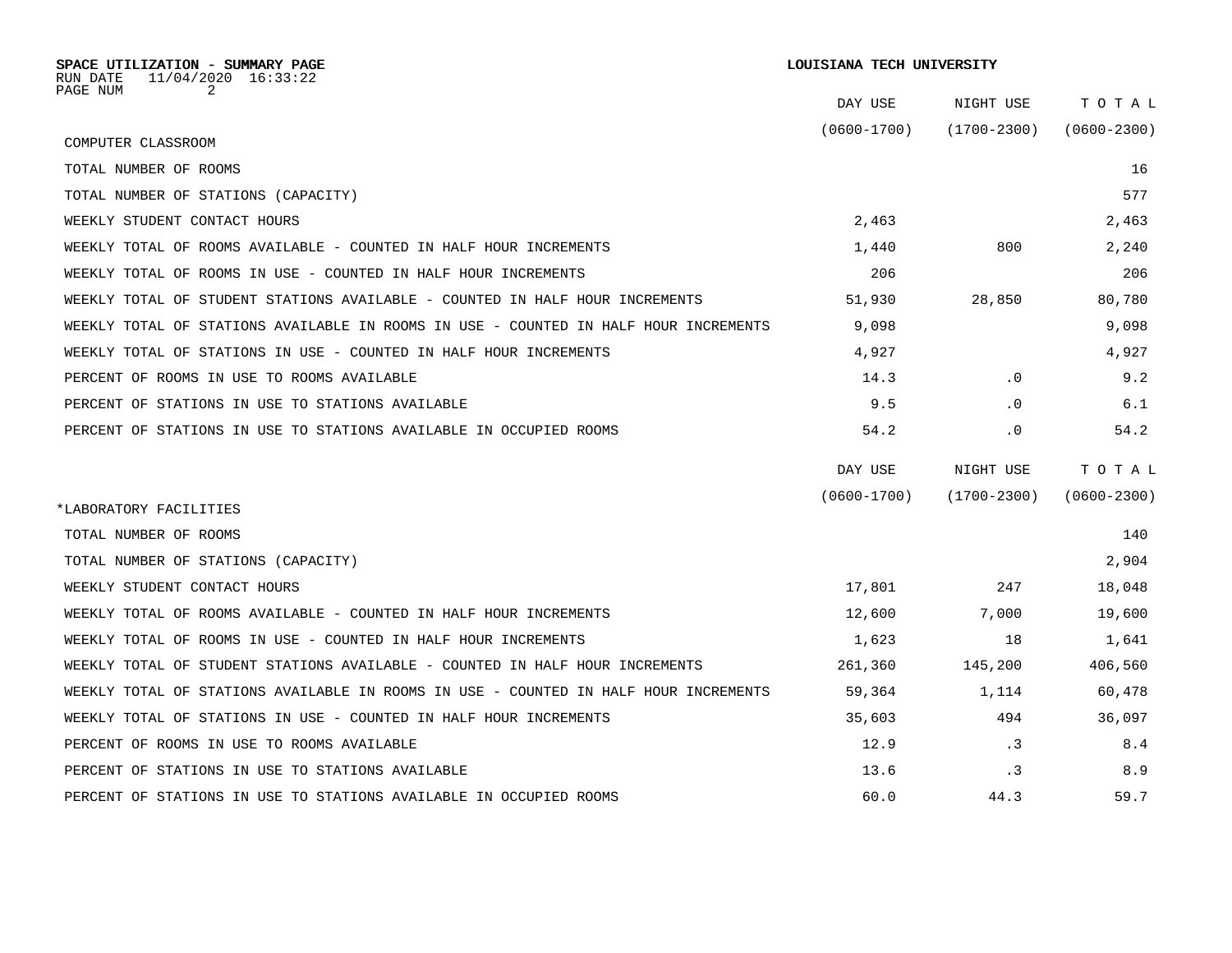| SPACE UTILIZATION - SUMMARY PAGE<br>$11/04/2020$ $16:33:22$<br>RUN DATE              |                 | LOUISIANA TECH UNIVERSITY |                 |  |  |  |
|--------------------------------------------------------------------------------------|-----------------|---------------------------|-----------------|--|--|--|
| PAGE NUM<br>3                                                                        | DAY USE         | NIGHT USE                 | TOTAL           |  |  |  |
| CLASS LABORATORY                                                                     | $(0600 - 1700)$ | $(1700 - 2300)$           | $(0600 - 2300)$ |  |  |  |
| TOTAL NUMBER OF ROOMS                                                                |                 |                           | 86              |  |  |  |
| TOTAL NUMBER OF STATIONS (CAPACITY)                                                  |                 |                           | 2,272           |  |  |  |
| WEEKLY STUDENT CONTACT HOURS                                                         | 17,085          | 247                       | 17,332          |  |  |  |
| WEEKLY TOTAL OF ROOMS AVAILABLE - COUNTED IN HALF HOUR INCREMENTS                    | 7,740           | 4,300                     | 12,040          |  |  |  |
| WEEKLY TOTAL OF ROOMS IN USE - COUNTED IN HALF HOUR INCREMENTS                       | 1,545           | 18                        | 1,563           |  |  |  |
| WEEKLY TOTAL OF STUDENT STATIONS AVAILABLE - COUNTED IN HALF HOUR INCREMENTS         | 204,480         | 113,600                   | 318,080         |  |  |  |
| WEEKLY TOTAL OF STATIONS AVAILABLE IN ROOMS IN USE - COUNTED IN HALF HOUR INCREMENTS | 57,414          | 1,114                     | 58,528          |  |  |  |
| WEEKLY TOTAL OF STATIONS IN USE - COUNTED IN HALF HOUR INCREMENTS                    | 34,171          | 494                       | 34,665          |  |  |  |
| PERCENT OF ROOMS IN USE TO ROOMS AVAILABLE                                           | 20.0            | .4                        | 13.0            |  |  |  |
| PERCENT OF STATIONS IN USE TO STATIONS AVAILABLE                                     | 16.7            | .4                        | 10.9            |  |  |  |
| PERCENT OF STATIONS IN USE TO STATIONS AVAILABLE IN OCCUPIED ROOMS                   | 59.5            | 44.3                      | 59.2            |  |  |  |
|                                                                                      | DAY USE         | NIGHT USE                 | TOTAL           |  |  |  |
|                                                                                      | $(0600 - 1700)$ | $(1700 - 2300)$           | $(0600 - 2300)$ |  |  |  |
| OPEN LABBORATORY                                                                     |                 |                           |                 |  |  |  |
| TOTAL NUMBER OF ROOMS                                                                |                 |                           | 54              |  |  |  |
| TOTAL NUMBER OF STATIONS (CAPACITY)                                                  |                 |                           | 632             |  |  |  |
| WEEKLY STUDENT CONTACT HOURS                                                         | 716             |                           | 716             |  |  |  |
| WEEKLY TOTAL OF ROOMS AVAILABLE - COUNTED IN HALF HOUR INCREMENTS                    | 4,860           | 2,700                     | 7,560           |  |  |  |
| WEEKLY TOTAL OF ROOMS IN USE - COUNTED IN HALF HOUR INCREMENTS                       | 78              |                           | 78              |  |  |  |
| WEEKLY TOTAL OF STUDENT STATIONS AVAILABLE - COUNTED IN HALF HOUR INCREMENTS         | 56,880          | 31,600                    | 88,480          |  |  |  |
| WEEKLY TOTAL OF STATIONS AVAILABLE IN ROOMS IN USE - COUNTED IN HALF HOUR INCREMENTS | 1,950           |                           | 1,950           |  |  |  |
| WEEKLY TOTAL OF STATIONS IN USE - COUNTED IN HALF HOUR INCREMENTS                    | 1,432           |                           | 1,432           |  |  |  |
| PERCENT OF ROOMS IN USE TO ROOMS AVAILABLE                                           | 1.6             | $\cdot$ 0                 | 1.0             |  |  |  |
| PERCENT OF STATIONS IN USE TO STATIONS AVAILABLE                                     | 2.5             | $\cdot$ 0                 | 1.6             |  |  |  |
| PERCENT OF STATIONS IN USE TO STATIONS AVAILABLE IN OCCUPIED ROOMS                   | 73.4            | . 0                       | 73.4            |  |  |  |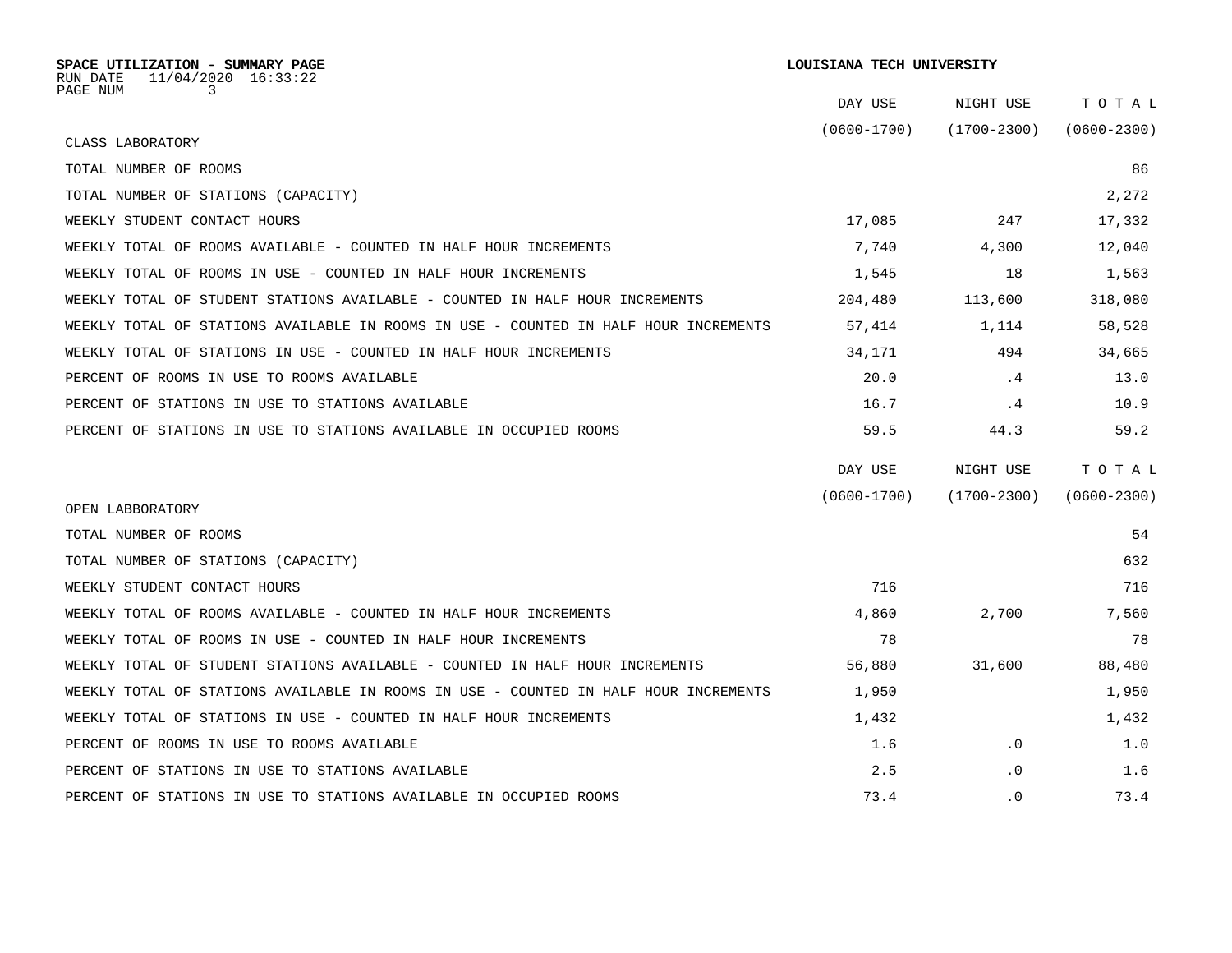| SPACE UTILIZATION - SUMMARY PAGE<br>$11/04/2020$ $16:33:22$<br>RUN DATE              | LOUISIANA TECH UNIVERSITY |                 |                 |  |  |  |
|--------------------------------------------------------------------------------------|---------------------------|-----------------|-----------------|--|--|--|
| PAGE NUM<br>4                                                                        | DAY USE                   | NIGHT USE       | TOTAL           |  |  |  |
| *RESEARCH/NONCLASS LAB.                                                              | $(0600 - 1700)$           | $(1700 - 2300)$ | $(0600 - 2300)$ |  |  |  |
| TOTAL NUMBER OF ROOMS                                                                |                           |                 | 208             |  |  |  |
| TOTAL NUMBER OF STATIONS (CAPACITY)                                                  |                           |                 | 963             |  |  |  |
| WEEKLY STUDENT CONTACT HOURS                                                         | 36                        |                 | 36              |  |  |  |
| WEEKLY TOTAL OF ROOMS AVAILABLE - COUNTED IN HALF HOUR INCREMENTS                    | 18,720                    | 10,400          | 29,120          |  |  |  |
| WEEKLY TOTAL OF ROOMS IN USE - COUNTED IN HALF HOUR INCREMENTS                       | 24                        |                 | 24              |  |  |  |
|                                                                                      |                           |                 |                 |  |  |  |
| WEEKLY TOTAL OF STUDENT STATIONS AVAILABLE - COUNTED IN HALF HOUR INCREMENTS         | 86,670                    | 48,150          | 134,820         |  |  |  |
| WEEKLY TOTAL OF STATIONS AVAILABLE IN ROOMS IN USE - COUNTED IN HALF HOUR INCREMENTS | 336                       |                 | 336             |  |  |  |
| WEEKLY TOTAL OF STATIONS IN USE - COUNTED IN HALF HOUR INCREMENTS                    | 72                        |                 | 72              |  |  |  |
| PERCENT OF ROOMS IN USE TO ROOMS AVAILABLE                                           | $\cdot$ 1                 | $\cdot$ 0       | $\cdot$ 1       |  |  |  |
| PERCENT OF STATIONS IN USE TO STATIONS AVAILABLE                                     | $\cdot$ 1                 | $\cdot$ 0       | $\cdot$ 1       |  |  |  |
| PERCENT OF STATIONS IN USE TO STATIONS AVAILABLE IN OCCUPIED ROOMS                   | 21.4                      | $\cdot$ 0       | 21.4            |  |  |  |
|                                                                                      | DAY USE                   | NIGHT USE       | TOTAL           |  |  |  |
| *SPECIAL USE FACILITIES                                                              | $(0600 - 1700)$           | $(1700 - 2300)$ | $(0600 - 2300)$ |  |  |  |
| TOTAL NUMBER OF ROOMS                                                                |                           |                 | 53              |  |  |  |
| TOTAL NUMBER OF STATIONS (CAPACITY)                                                  |                           |                 | 345             |  |  |  |
| WEEKLY STUDENT CONTACT HOURS                                                         | 63                        |                 | 63              |  |  |  |
| WEEKLY TOTAL OF ROOMS AVAILABLE - COUNTED IN HALF HOUR INCREMENTS                    | 4,770                     | 2,650           | 7,420           |  |  |  |
|                                                                                      |                           |                 |                 |  |  |  |
| WEEKLY TOTAL OF ROOMS IN USE - COUNTED IN HALF HOUR INCREMENTS                       | 9                         |                 | 9               |  |  |  |
| WEEKLY TOTAL OF STUDENT STATIONS AVAILABLE - COUNTED IN HALF HOUR INCREMENTS         | 31,050                    | 17,250          | 48,300          |  |  |  |
| WEEKLY TOTAL OF STATIONS AVAILABLE IN ROOMS IN USE - COUNTED IN HALF HOUR INCREMENTS | 9                         |                 | 9               |  |  |  |
| WEEKLY TOTAL OF STATIONS IN USE - COUNTED IN HALF HOUR INCREMENTS                    | 126                       |                 | 126             |  |  |  |
| PERCENT OF ROOMS IN USE TO ROOMS AVAILABLE                                           | $\cdot$ 2                 | $\cdot$ 0       | $\cdot$ 1       |  |  |  |
| PERCENT OF STATIONS IN USE TO STATIONS AVAILABLE                                     | . 4                       | $\cdot$ 0       | $\cdot$ 3       |  |  |  |
| PERCENT OF STATIONS IN USE TO STATIONS AVAILABLE IN OCCUPIED ROOMS                   | 400.0                     | . 0             | 400.0           |  |  |  |